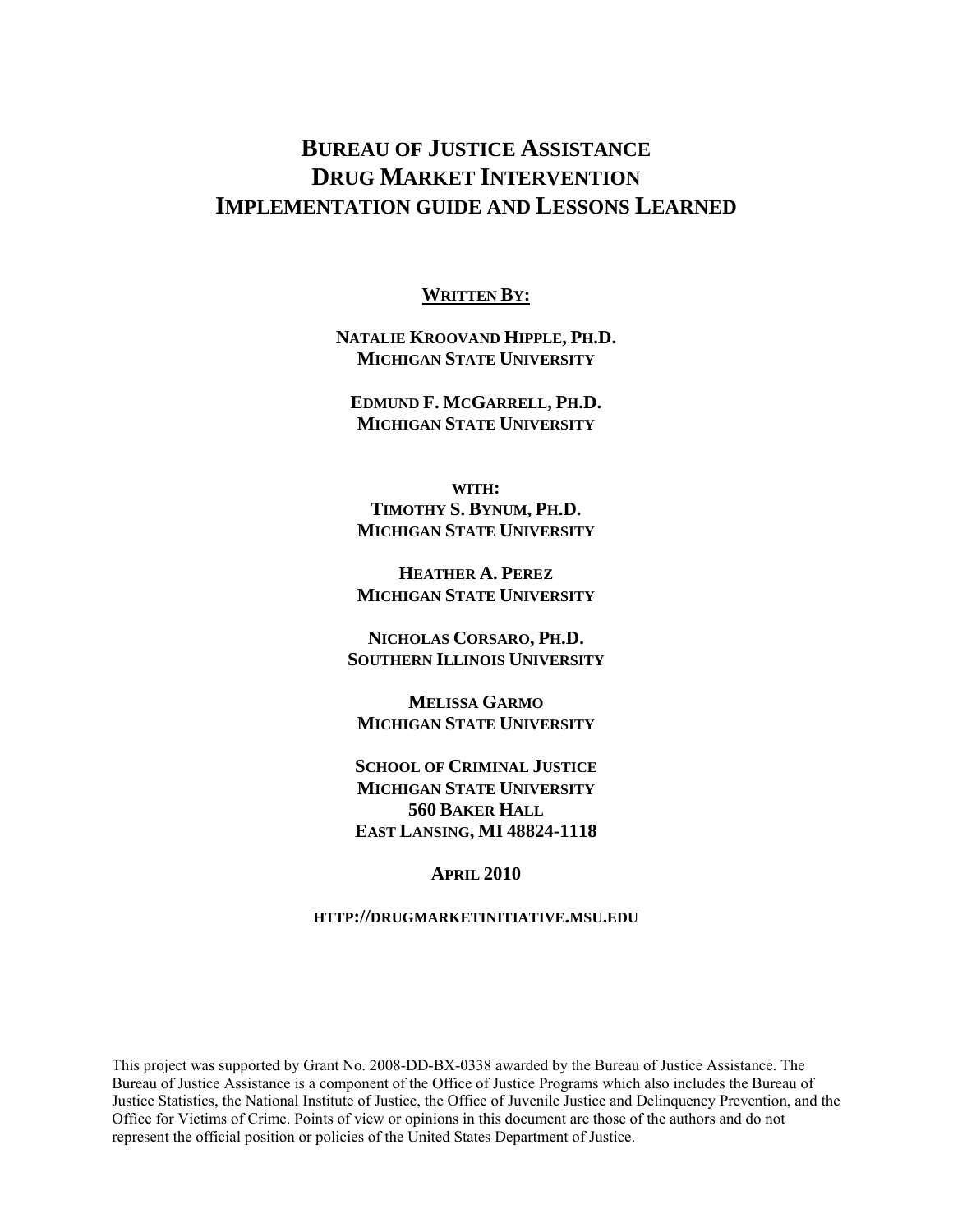| I.  |                                                                         |  |
|-----|-------------------------------------------------------------------------|--|
|     |                                                                         |  |
|     | THE BUREAU OF JUSTICE ASSISTANCE (BJA) DRUG MARKET INTERVENTION PROGRAM |  |
|     |                                                                         |  |
|     |                                                                         |  |
|     |                                                                         |  |
|     |                                                                         |  |
| П.  |                                                                         |  |
|     |                                                                         |  |
|     |                                                                         |  |
|     |                                                                         |  |
|     |                                                                         |  |
|     |                                                                         |  |
|     |                                                                         |  |
|     |                                                                         |  |
|     |                                                                         |  |
|     |                                                                         |  |
|     |                                                                         |  |
|     |                                                                         |  |
|     |                                                                         |  |
|     |                                                                         |  |
|     |                                                                         |  |
|     |                                                                         |  |
|     |                                                                         |  |
|     |                                                                         |  |
|     |                                                                         |  |
|     |                                                                         |  |
|     |                                                                         |  |
| Ш.  |                                                                         |  |
|     |                                                                         |  |
|     |                                                                         |  |
| IV. |                                                                         |  |
| V.  |                                                                         |  |
| VI. |                                                                         |  |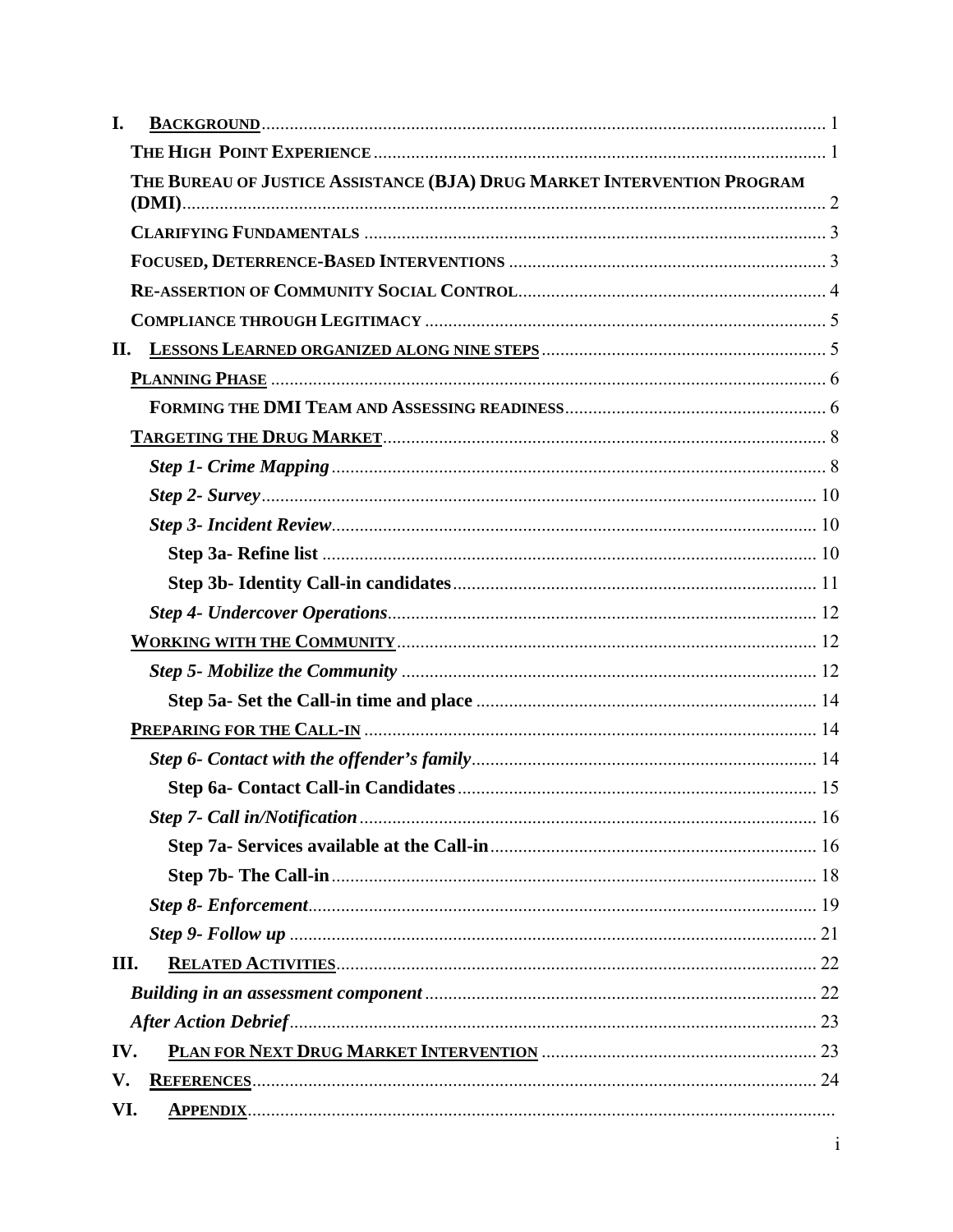#### **I. BACKGROUND**

#### **THE HIGH POINT EXPERIENCE**

In 2004, officials in the High Point Police Department (HPPD) in High Point, North Carolina similar to police executives in many communities, had grown tired and frustrated with open-air drug markets and their associated crime and disorder. With the blessing of a new Police Chief, HPPD set out to try something new. Based on the successes of the Boston Gun Project (Kennedy, 1996) and similar strategic problem solving approaches (e.g., Braga, Pierce, McDevitt, Bond, and Cronin, 2008, McGarrell, Chermak, Wilson, and Corsaro, 2006), as well as the department's experience with gun and gang violence reduction through Project Safe Neighborhood (PSN), HPPD set out to implement a strategic, focused, data driven project to eliminate drug markets. Rather than focusing on individual drug users and sellers, they focused on shutting down drug markets using a nine-step process (to be discussed later in this document). Their first effort in the West End Neighborhood produced a reported average crime decrease of 57 percent over four years in that neighborhood. According to local residents and the police, the open-air drug market literally disappeared overnight. And, just as interesting, there seemed to have been no displacement effect.<sup>1</sup> That is, HPPD closed down the open-air drug markets in the West End neighborhood without finding evidence of the market reopening elsewhere.

The High Point Police Department implemented a total of four drug market interventions from 2004 to 2007. And, as seen in the West End, the drug markets collapsed overnight in the other three target neighborhoods as well. In addition to the reduction in drug and violent crime normally associated with overt drug markets, there were noticeable, palatable, positive effects for all four communities. Indeed, some of the most powerful indicators of changes in the neighborhoods have come from local residents. For example, each year around 100 children attended Vacation Bible School (VBS) at a local church in the West End Neighborhood. Of those 100 children, the most that ever attended that lived in the immediate neighborhood was six. The rest of the attendees drove in from other areas. After the call-in in 2004, VBS attendance increased to over 130 children and 36 of those children were from the immediate West End neighborhood. The Pastor of the church overheard a little boy tell another that it was also "…okay to walk to the church because the neighborhood is alright now." A similar story was told in Rockford (IL), one of the first communities to implement the High Point model for eliminating drug markets. There, the president of the Rockford Neighborhood Association reported to the Deputy Chief that he had trick-or-treaters in his neighborhood for the first time after their call-in. Indeed, whereas the neighborhood experienced no trick-or-treaters in 2006, there were 12 in 2007 and over 100 in 2008.

The West End Initiative, now known generally as the Drug Market Intervention (DMI), has attracted a tremendous amount of attention. Neighboring cities in North Carolina like Raleigh, Winston-Salem, and Greensboro learned about the initiative from High Point. The National Advocacy Center (NAC) in Columbia, South Carolina held a two-day conference for PSN Districts on the High Point DMI program. Now, cities like Rockford (IL), Providence (RI), Hempstead (NY), and Nashville (TN) have all implemented the DMI strategy with reports of

 $\overline{a}$ 

<sup>&</sup>lt;sup>1</sup>A formal evaluation is occurring right now.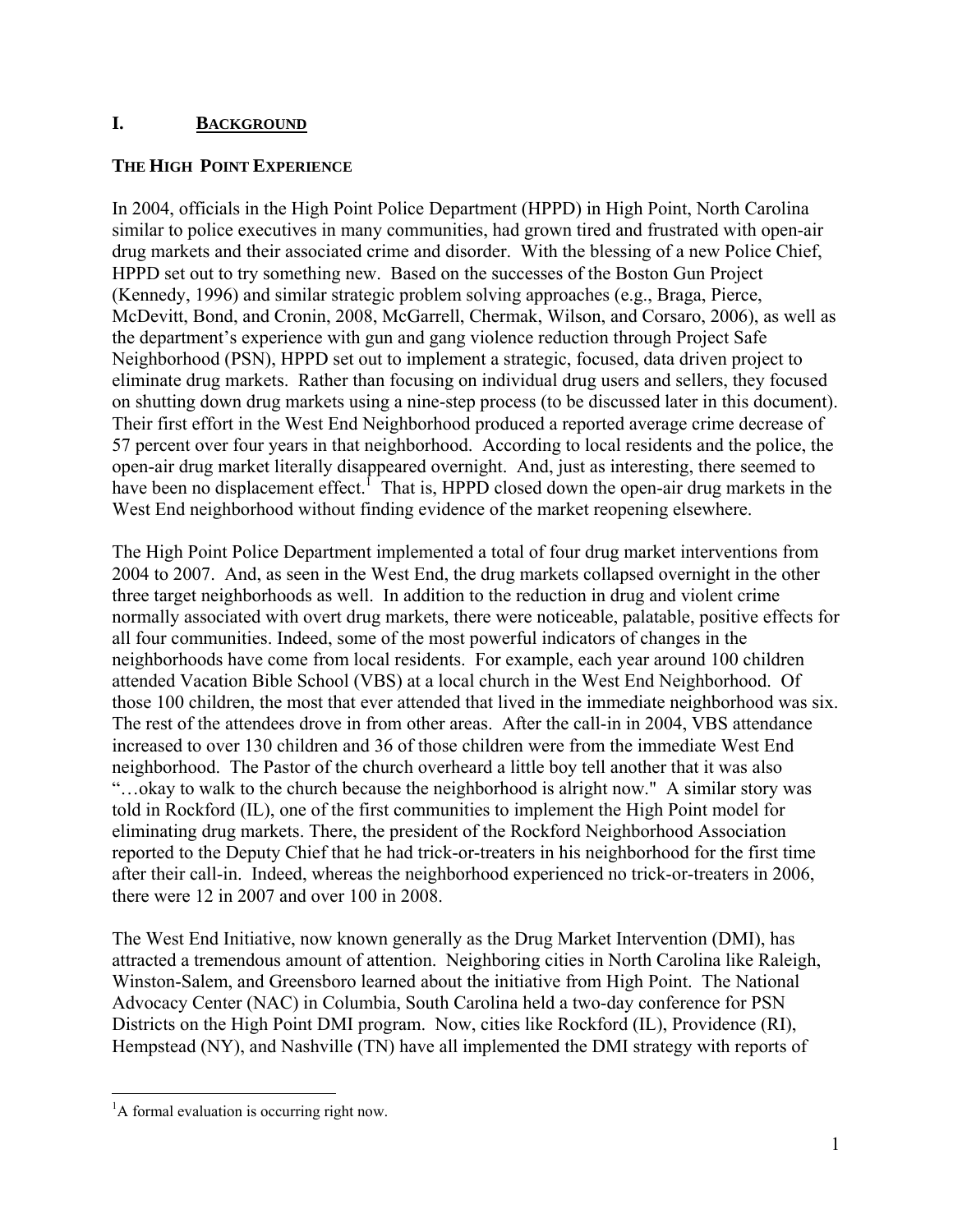success similar to High Point (see Figure A-3 in the Appendix for a list of many of the communities that have implemented the DMI).

Preliminary evaluation results of the High Point West End DMI conducted by the Michigan State University research team indicate that violent crime as well as drug related and nuisance offenses experienced statistically significant reductions (seen in ARIMA time-series models) in the West End neighborhood at the time of the intervention (i.e., the notification 'call-in'). Although only limited formal evaluation results are available, the data that do exist suggest neighborhood-level impact in the communities that have implemented DMI. For example, the target neighborhood in Rockford experienced a 31 percent decline in non-violent offenses and 15 percent in violent offenses following the DMI intervention (Corsaro and McGarrell, 2008). Nashville's target area witnessed a 46 percent decline in calls-for-police service and very large declines in arrests for drug charges, drug equipment, and prostitution (Nash, 2008).

## **THE BUREAU OF JUSTICE ASSISTANCE (BJA) DRUG MARKET INTERVENTION PROGRAM (DMI)**

Given the success of the DMI in High Point and other early adopter jurisdictions, in 2007 the Bureau of Justice Assistance (BJA) provided funding for Michigan State University (MSU) along with American University (AU) and John Jay College of Criminal Justice to train up to ten jurisdictions in the Drug Market Intervention strategy. The Drug Market Intervention Training Program consists of a one day Point of Contact (POC) meeting and three two-day trainings directed at four person teams (representing the police, the prosecutor, an influential community member, and social services) from each jurisdiction. The POC training is designed to help the point of contact for each site consider and work through critical issues like team selection, timelines, and options for implementation. The first training includes an overall orientation to the DMI strategy and instructions on how to get started. The second training focuses on critical issues that may arise during the implementation process and further refining the DMI approach for each jurisdiction and the third training is centered on peer-to-peer support and discussion with regards to DMI implementation.

These trainings draw on a wide variety of faculty including individuals from the BJA funded institutions as well as individuals from High Point and the many other cities that have successfully implemented the DMI.

DMI Round I Trainings occurred from November 2007 to July 2008 and included nine sites: Baltimore (MD), Chicago (IL), Cook County (IL), Dallas (TX), Durham (NC), Indianapolis (IN), Milwaukee (WI), New Haven (CT), and Ocala,  $(FL)$ .<sup>2</sup>

In July 2008, BJA solicited Requests for Commitments for sites interested in Round II of the Drug Market Intervention Training Program. Round II began in early 2009 and with nine participating sites: Atlanta (GA), Fitchburg (MA), Memphis (TN), Mesa (AZ), Middletown (OH), Ocala (FL), Peoria (IL), Providence (RI), and Seattle (WA). Round III will begin in fall 2010.

 $\overline{a}$  $2$  Ocala (FL) was a late-comer in the initial training and has continued in the second round of DMI training.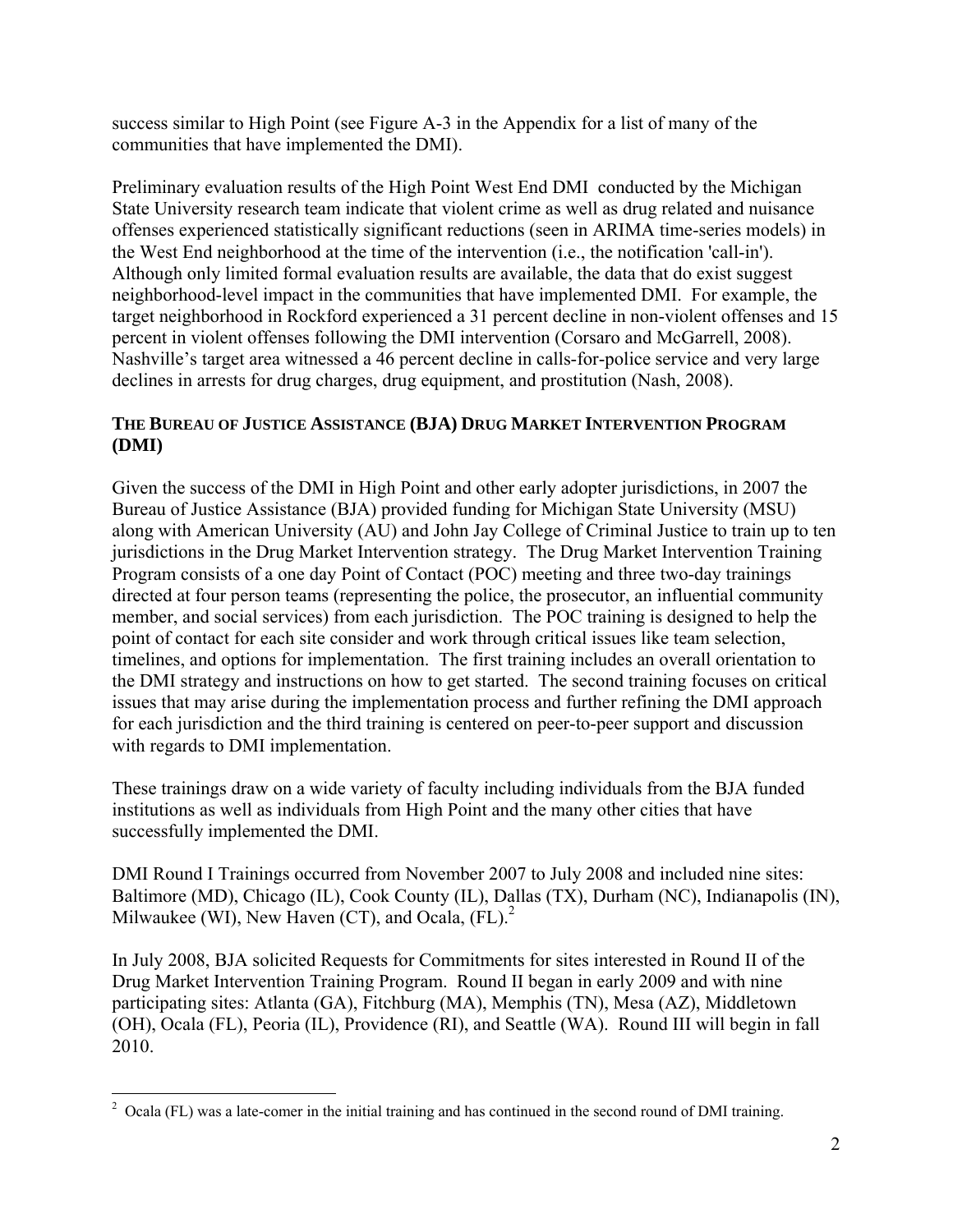#### **CLARIFYING FUNDAMENTALS**

It is important to clarify what the Drug Market Intervention is and what it is not. Specifically, DMI is a strategic and focused intervention intended to shut down or eliminate open-air drug markets, and thereby reduce crime and violence in a target neighborhood. The goal is to return the neighborhood from the drug dealers back to the community. Simply put, there are four interlaced goals of the DMI: 1) eliminate open-air drug markets; 2) return the neighborhood to the residents; 3) reduce crime and disorder; and 4) improve the public's safety as well as their quality of life. As a Reverend from Rockford (IL) said, "[t]his is not treatment but rather completely changing our diet. We are changing community norms and expectations." Our residents are now making demands for other city services to help us build a "healthy community." A Deputy Chief from the Rockford Police Department summarizes the fundamentals of DMI, "[i]t's not about the people you are giving a break, the story is about improving the quality of life in the community. The goal is returning the neighborhood to the residents so they are not living in a war zone."

Although drug dealers working in the target areas are the focus of a considerable amount of attention during the DMI implementation, the DMI is not primarily focused on changing individuals. Rather, as noted above, it is about changing the neighborhood. Further, DMI is not focused on individual therapy and it does not involve coddling offenders. Indeed, the most serious dealers, particularly those with a history of violent crime, are likely to face long prison sentences. Mid- and lower-level dealers, however, are offered a second chance as their criminal charges are used as leverage to close the market and, hopefully, influence their behavior. The High Point team, working with John Jay's David Kennedy, believes that after insisting that the drug dealers stop dealing drugs in a neighborhood, it is important to provide those that are diverted from prosecution with assistance and options. They are, in essence, eliminating drug dealing as an occupational choice in that neighborhood. While taking advantage of offered services is not required, many individuals participating in the DMI do so.

As noted above, DMI builds on a set of principles that emerged out of problem solving practices begun in the Boston Gun Project (Kennedy, Piehl, and Braga, 1996; Braga, Kennedy, Piehl, and Waring, 2001), extended in the Strategic Approaches to Community Safety Initiative (McGarrell et al., 2006; Roehl, Rosenbaum, Costello, Coldren, Jr., Schuck, Kunard, and Forde, 2008) and incorporated in PSN (www.psn.gov; McGarrell, Hipple, Corsaro, Bynum, Perez, Zimmermann, and Garmo, 2009). These include focused, deterrence-based interventions, police-community collaboration, the re-assertion of community control of the neighborhood, and increased police and criminal justice legitimacy.

#### **FOCUSED, DETERRENCE-BASED INTERVENTIONS**

An accumulating body of research indicates that police interventions are most effective when they are highly focused on the people, places, and contexts driving the problem (National Research Council, 2005). DMI follows this principle by focusing on specific drug markets in identifiable geographic locations. Law enforcement attention, as described subsequently, is focused on the individuals working in the drug market as distributors, street-level sellers, and look-outs. The model is built on the "pulling levers" concept of directly communicating a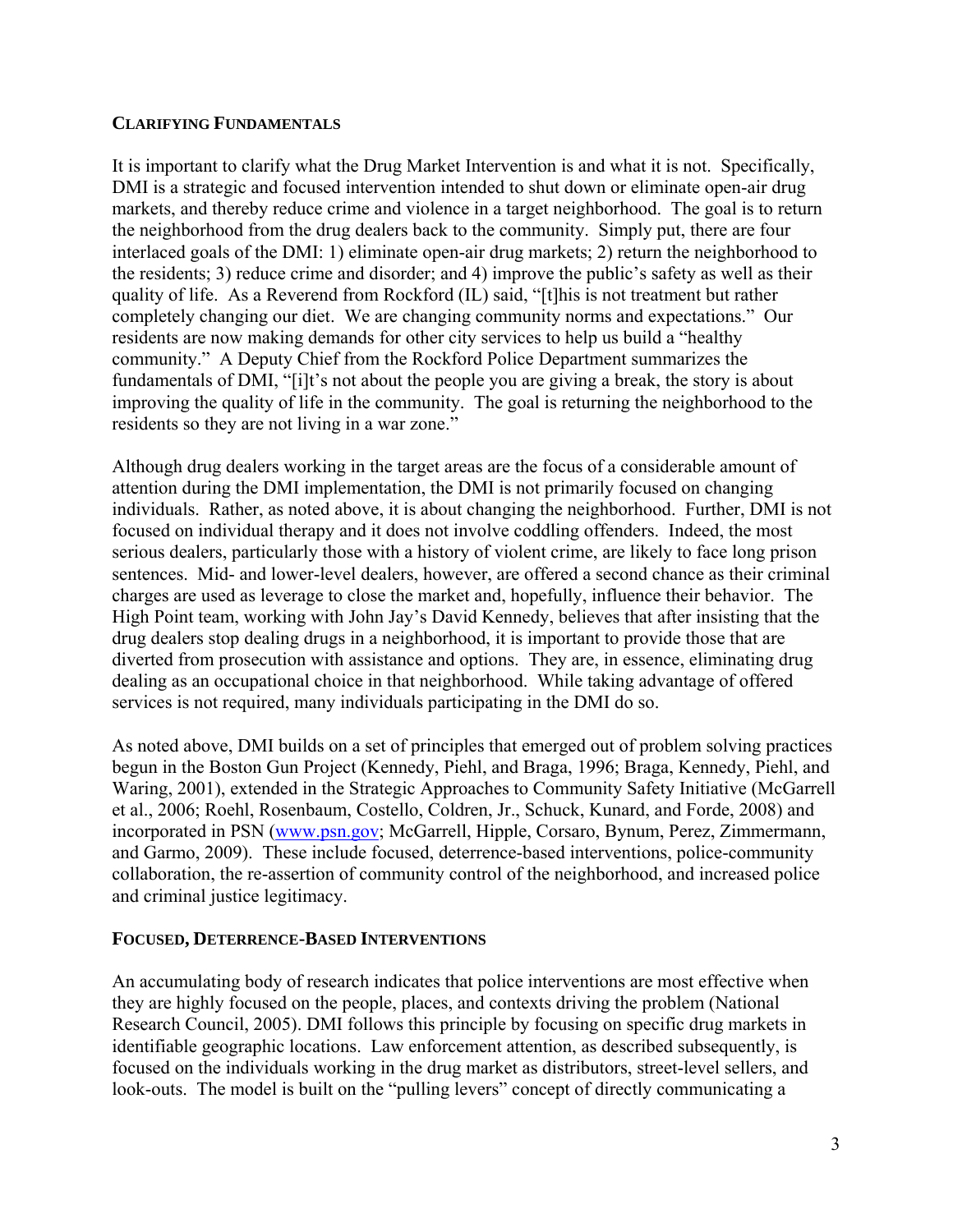deterrence message to the small group of offenders driving the problem (Kennedy, 1998; McDevitt, Decker, Hipple, McGarrell, 2006). The DMI maximizes the power of the deterrence message by actually building undercover cases against the target population and using the aggressive prosecution of violent offenders as examples to increase the credibility of the threat of prosecution. This is a dramatic departure of traditional drug enforcement whereby dealers often operate in relative anonymity and where the odds of imprisonment per sale of cocaine are estimated as low as one for every 15,000 sales (Boyum and Reuter, 2005).

#### **POLICE-COMMUNITY COLLABORATION AND RECONCILIATION**

Open air drug markets and drug enforcement have exacted a heavy toll on poor and minority neighborhoods. Drug markets both reflect and exacerbate breakdown in community social control characterized by disorder, crime, and fear of crime. As drug dealers exert control over public space, residents withdraw. At the same time, four decades of drug enforcement have resulted in cycles of enforcement that result in large numbers of young dealers being incarcerated only to be replaced by a new group of young people drawn to the economic rewards of drug sales. The reality that the sellers involved in open-air drug markets, who comprise the majority of incarcerated drug offenders, are disproportionately people of color whereas the buyers are often white and non-local, also has been a source of conflict and suspicion between police and residents of these neighborhoods. DMI represents a recognition of a "new way" of dealing with drug markets. The police will not ignore the plight of residents suffering from the presence of a drug market. At the same time, the response of police, prosecutors and other local officials will not solely be focused on arrest and incarceration but rather enforcement will be selectively focused on the most chronic and violent offenders while at the same time offering second chances and social support to lower level (i.e., non-chronic and non-violent) dealers and lookouts. The experience of High Point, Providence, Hempstead, Rockford and Nashville has been that this process of collective order implementation has resulted in police/criminal justice reconciliation with community members, increased legitimacy and long-standing partnerships to ensure the drug market does not re-emerge (Kennedy, 2009).

#### **RE-ASSERTION OF COMMUNITY SOCIAL CONTROL**

An outgrowth of the police-community reconciliation is that the local community residents reassert control over public space and behavior in the neighborhood. In brief, open-air dealing is no longer tolerated. The Commander from the Nashville Metropolitan Police Department describes the DMI intervention as providing an opportunity for the neighborhood "to gather its breath," recognize that the dealing has stopped, and to reclaim the neighborhood. Simply put, dealing is not tolerated and if witnessed will either result in a resident intervening or calling the police. The police, in turn, both request that residents be the "eyes and the ears" and call when they witness suspicious behavior but also make the commitment to respond if and when dealing re-emerges. The communities that have implemented DMI have committed to some level of increased police presence following the initial arrests and call-in meeting (described subsequently), but gradual withdrawal as the community asserts control.

Ultimately DMI is about restoring a degree of health within the neighborhood so that open air drug dealing is not tolerated. A reverend from Rockland (IL) draws the analogy to HIV AIDS.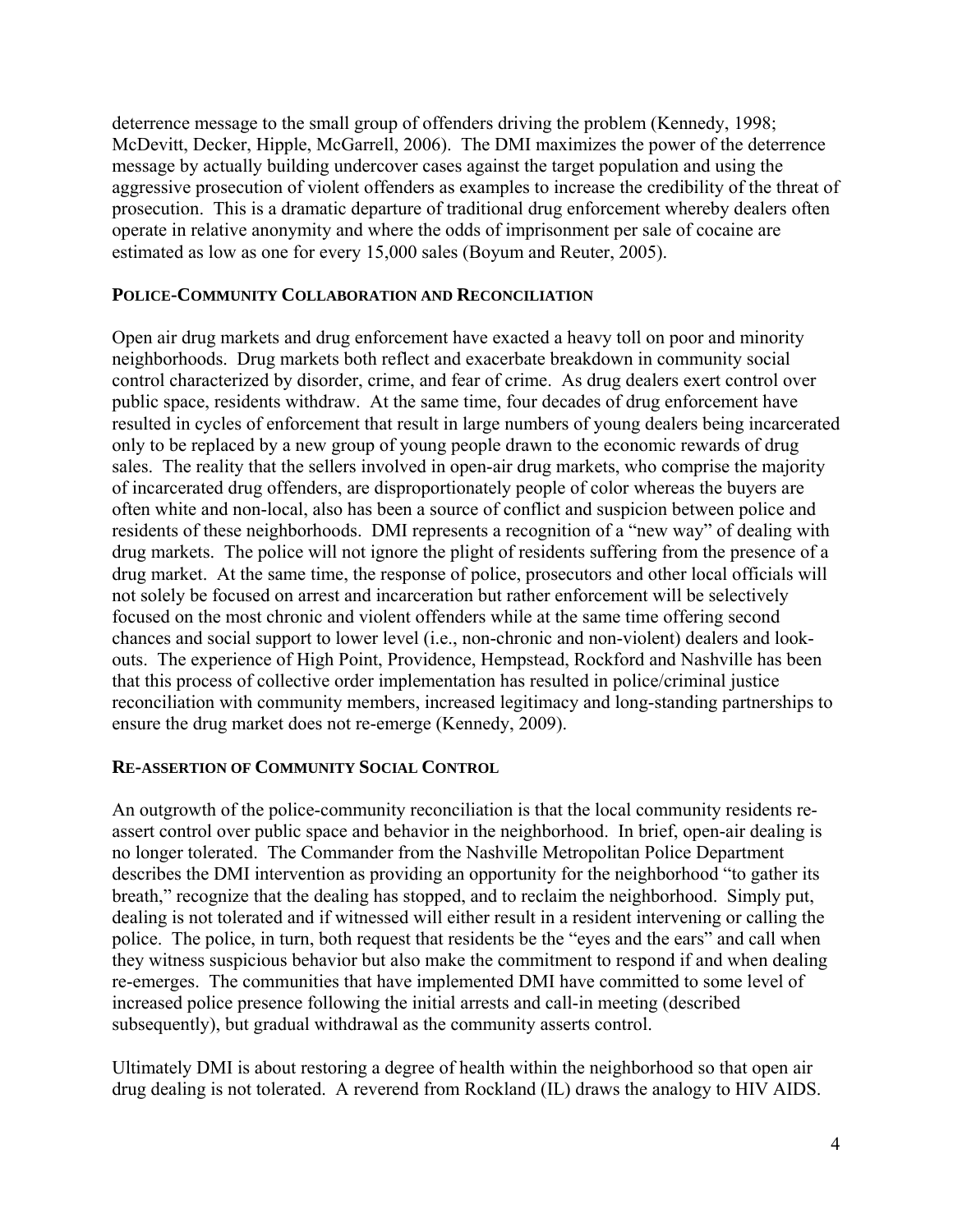HIV becomes deadly due to the weakened immune system. Drug dealers seek neighborhoods with weakened immunities so that the dealers can do their business with little risk of neighborhood intrusion. Where DMI has been successfully implemented, local residents have boosted the neighborhood's immunity by re-asserting control over public space in collaboration with the police.

#### **COMPLIANCE THROUGH LEGITIMACY**

A growing literature in criminal justice and regulation demonstrates that individuals are much more likely to be compliant with the law when they perceive the law and the justice system as legitimate (Tyler, 1990). Although additional research on the DMI intervention is needed to clarify the specific mechanisms, observations and discussions with both local residents and justice officials suggests that this approach to drug enforcement increases the legitimacy of the law. Recognizing that drug enforcement has not solved the problem of illegal drug use and has often had an unintended negative effect on poor, minority neighborhoods appears to be part of this process. Similarly, distinguishing between chronic, violent offenders who need to be removed from the community and non-violent, lower level offenders who are given fair warning and offered support to get out of the drug trade, also appears to increase the legitimacy of the police and the criminal justice system. At the same time, DMI represents a meaningful response to the problems caused by drug markets. This focused, firm, but fair response to drug markets appears to have legitimacy among both local residents and the justice system officials who take a chance and implement this approach.

Ultimately, these core components of the DMI are planned and implemented according to nine steps as they were captured by the High Point Police Department. Other cities have studied and helped refine these steps. Although adapted to the context of each site, participants in the process consistently point to the importance of working through all nine steps. When implementation problems have emerged, they are attributed to lack of attention to one of more of these steps. As Assistant United States Attorney in the Middle District of North Carolina, has stated, "the nine steps are a recipe. When you follow the recipe, it works. When you don't, it doesn't produce the results you want to see."

#### **II. LESSONS LEARNED ORGANIZED ALONG NINE STEPS**

This implementation and lessons learned guide is organized by the nine basic steps for implementing the Drug Market Intervention Initiative as developed by the High Point Police Department. Within each step there are suggestions for implementing the step as well as common questions and issues to discuss with possible responses to the questions. These suggestions were culled from the initial rounds of DMI trainings where officials from High Point, Raleigh, Winston-Salem, Providence, Rockford, Hempstead and Nashville served as faculty and offered the advice described below.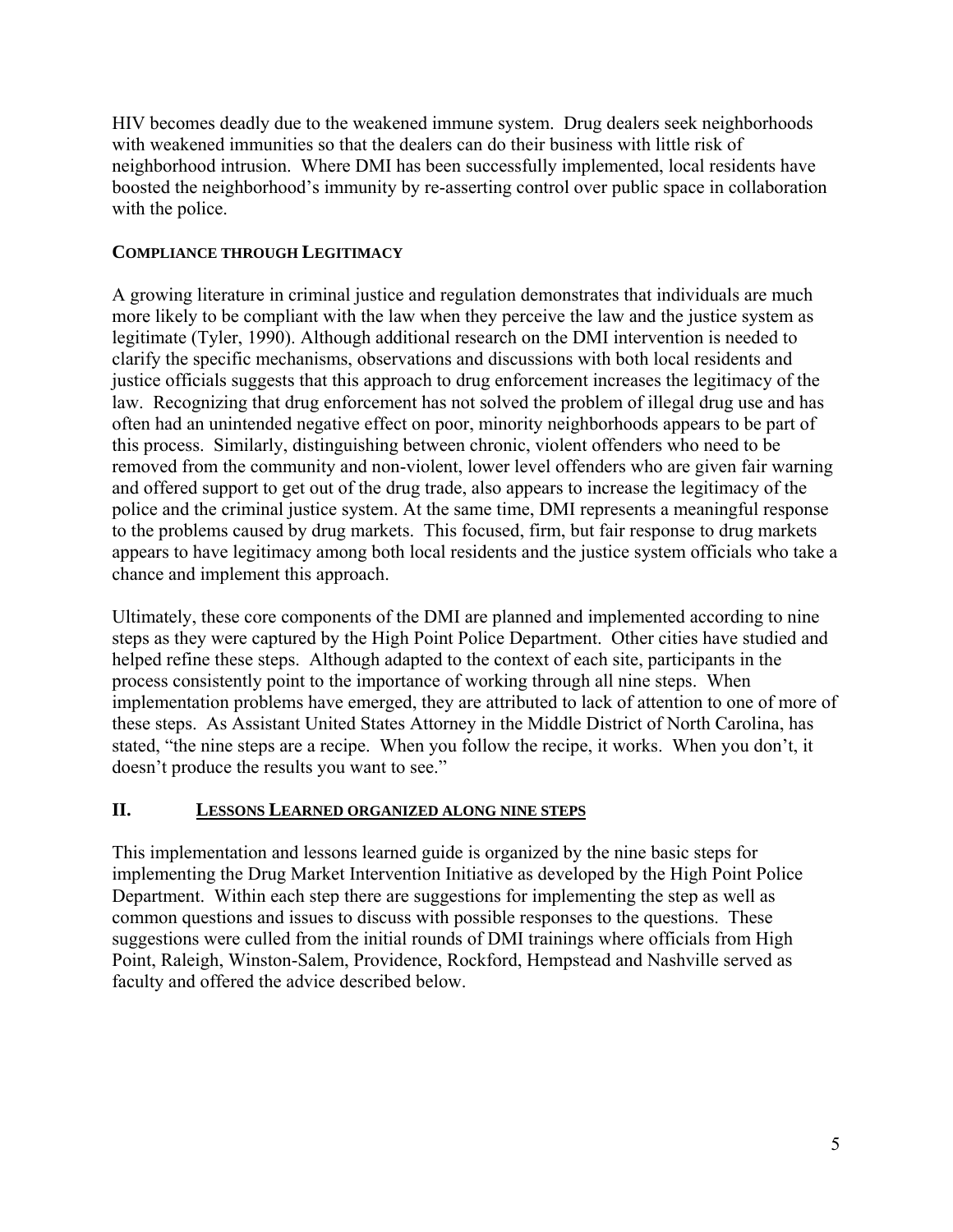#### **PLANNING PHASE**

#### **FORMING THE DMI TEAM AND ASSESSING READINESS**

- Who are the necessary team members?
	- a. Police/Sheriff's Department
	- b. Prosecutor's Office
	- c. Influential community member
	- d. Social services
- Who else do we need to bring to the team and what is their role?
	- a. City management/Mayor's Office
		- o A good representative will be able to help navigate the unavoidable political waters
	- b. United States Attorney's Office
		- o The USAO should be able to partner with local prosecution to help in deciding the best prosecution venue for those ineligible candidates (see Decker et al., 2006)
	- c. Faith based organizations
		- o These partners will help build trust with law enforcement and know how to reach out to a clientele that may be difficult to reach
	- d. Probation and Parole
		- o Many candidates may be ex-offenders and probation and parole may provide some additional "levers" to be pulled
	- e. Outreach workers
		- o These partners will know how to reach out to a clientele that may be difficult to reach
	- f. Reentry services
		- o Many candidates may be ex-offenders and reentry service providers may be able to offer helpful information and connection to services
	- g. Research partner (local college or university)
		- o A good research partner will be able to help with data analysis, provide analytical feedback, and evaluate the initiative.

#### **SWOT ANALYSIS**

• What Strengths, Weaknesses, Opportunities, and Threats do we have to build on to plan and implement the DMI?

*DMI is a strategic, focused, data driven initiative whose sole purpose is to eliminate the open-air drug markets in a target area. This is done market by market, not jurisdiction wide.* 

*It is essential to have the "right" people at the table from the very beginning. That is, each representative needs to be in a decision making role within their organization or have direct access to someone with a decision making role. This is especially important for the police and prosecutor whose participation and understanding of the DMI initiative is imperative at the operational level. A well- respected community member and someone from the city*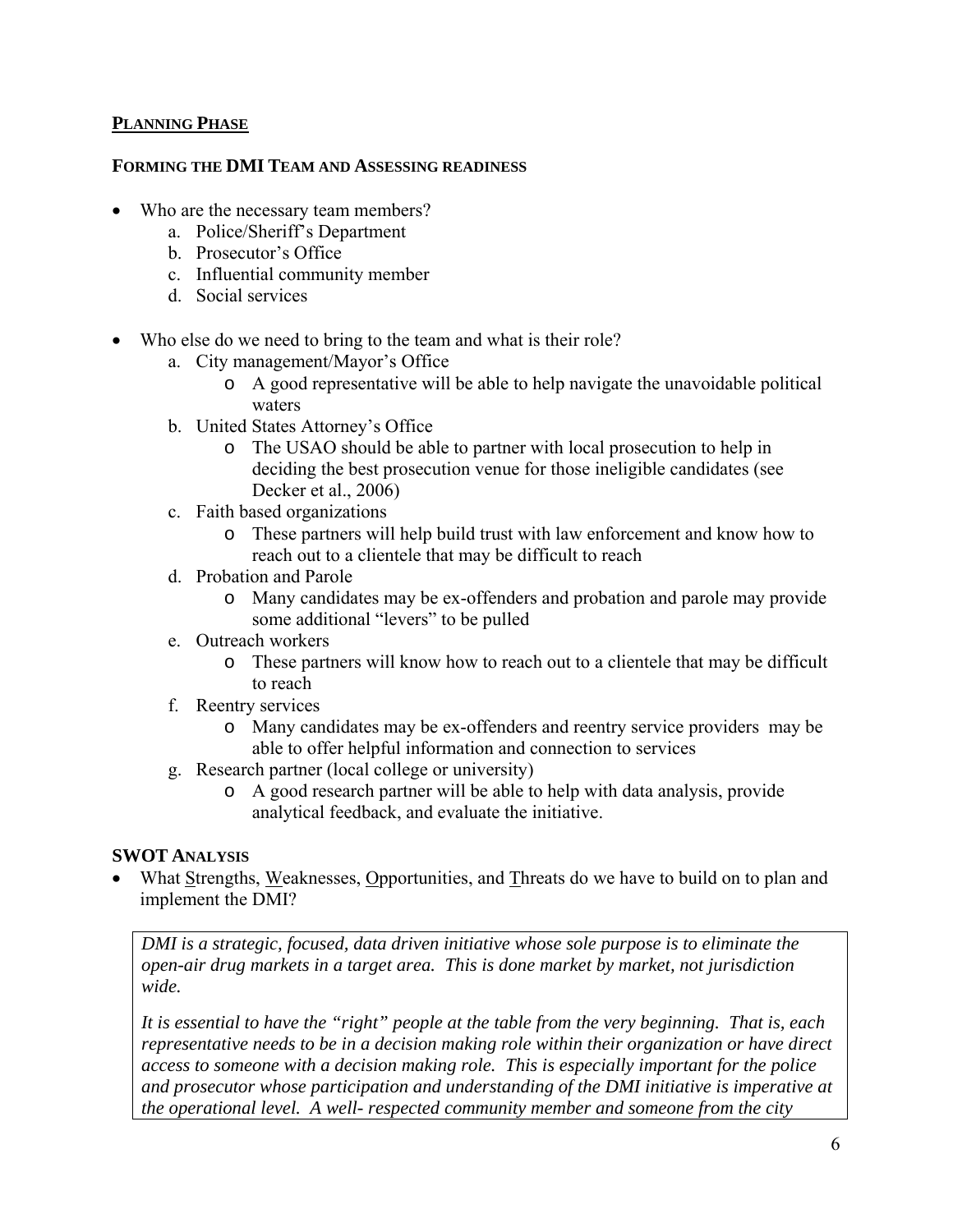*management or the Mayor's Office can be extremely important when politics come into play (and they will).* 

*Getting the DMI going may require a "translator." That is, someone who can speak the language of DMI for different groups. And, this person does not necessarily need to be from the target area.* 

*Once the team is formed, doing a SWOT analysis will help with identifying strengths, opportunities, threats that will need to be addressed by the team.* 

## *Common Questions/Issues:*

• How is this different than Community Oriented Policing?

*DMI encompasses many Community Oriented Policing philosophies including community partnerships and problem-solving. However, implementing DMI does not take a complete organizational overhaul. DMI is a strategic, focused, data driven initiative whose sole purpose is to eliminate open-air drug markets. This is done market by market, not jurisdiction wide. Additionally, the police are not the only leaders in DMI efforts. Equally important are the prosecutor and the community. Community Oriented Policing is only part of the DMI as it also includes elements from Intelligence-Led Policing.* 

- In larger departments/cities, how do we get support and commitment from a variety of units and stakeholders?
- We do not have decision-makers at the table (people that can help move things along). *It is important to have the right people at the table from the beginning. Tasking a low ranking officer with garnering support from unit supervisors does not make sense. Know or learn your local resources (e.g. strong community leaders, social service providers, faith-based organizations) and invite the best representatives to join your DMI team. If time passes and you do not think someone is pulling their weight, try and bring someone else on to the team.*
- This sounds like a hug-a-thug program.

*This is anything but a hug-a-thug program. In all sites to date, serious violent drug offenders were arrested and prosecuted. Your team will create the criteria that will determine which drug dealers will be eligible for the call-in and which will not be eligible. Since you have the prosecutor's office as part of your team, you should be able to determine the appropriate venue, state or federal prosecution, to pursue against those drug dealers deemed ineligible for the call-in. Common criteria include a history of violence and/or gun crimes. Secondly, those drug dealers that are invited to the call-in will be closely monitored. If he or she fails to uphold their end of the agreement, the necessary casework has already been done to arrest and prosecute these individuals. Rather than being soft on offenders, the DMI is built in increasing the level of credibility of the threat of prosecution for continued offending.*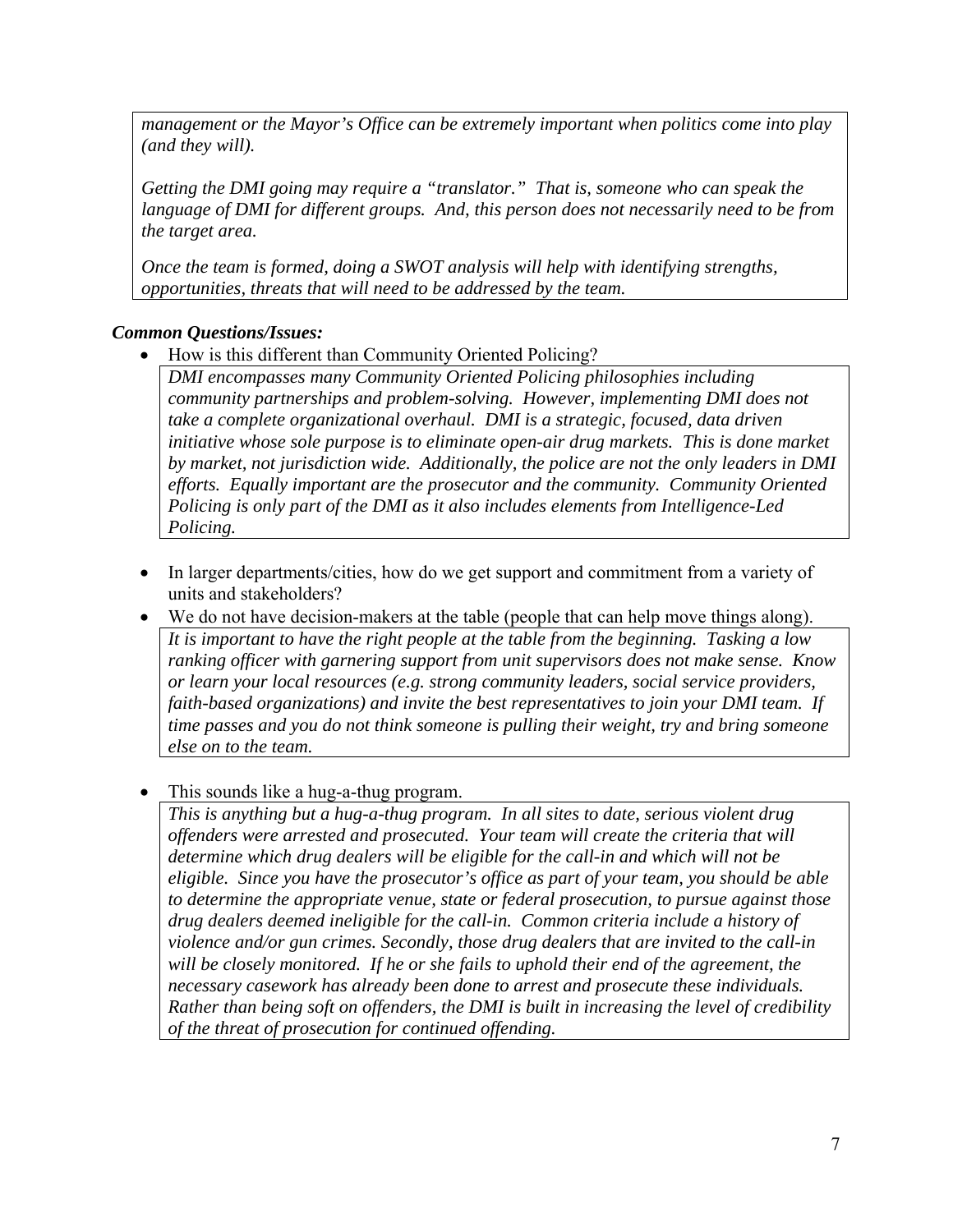• How long does it take to get to the call-in stage?

*The answer to this question is very case specific and can be unique to each site. However, once all the necessary pieces are in place, a good time estimate for getting from the site selection stage to the call-in is about seven to 11 months.* 

• How do we keep the DMI from stalling out during personnel turnover?

*This is a very common issue with any criminal justice initiative. Again, having the right people at the table from the beginning is important. It is unlikely that all your key team members will leave at once, so if one does leave, the others can work to find a suitable replacement- someone with equal standing within that organization. One role of your core team members is to build knowledge of and support for the DMI program within their respective organizations.* 

## **TARGETING THE DRUG MARKET**

## *Step 1- Crime Mapping*

Goal: Define a narrow target area.

- Assess data sources
	- -Calls for service
	- -UCR Part I Crimes
		- -Crimes involving drugs, weapons, sex, prostitution
	- Field contacts made by Narcotics Unit
- $\Box$  Map data
	- -Police Beat layer
	- Neighborhood layer
	- Census block layer
- $\Box$  Identify high concentrations
- $\Box$  Identify broad target area
- $\Box$  Examine drug buy locations (layer on map)
- $\Box$  Define target area
- $\Box$  Consider evaluation issues (see item VI)

#### *Common Questions/Issues:*

• Selecting an area not based on the data.

*This is a data driven initiative. Selecting the target area based on anything but the data is a departure from the DMI model and asking for trouble (see next item). Often times, the police may think they know the "worst" area (through assumption, perception or personal preference) but the data may reveal something else. Even where the police knowledge and the data coincide, taking the time to gather the crime data can increase the legitimacy of the project. Fears of "targeting" and "profiling" can be mitigated by crime maps indicating why a particular neighborhood was selected for the intervention. Data analysis can also provide micro-level information (e.g., specific problem addresses) so your focus can be strategic and directed. Again, the target area needs to be at the neighborhood or drug market level where community support can be garnered.* 

• Politics are trying to influence site selection.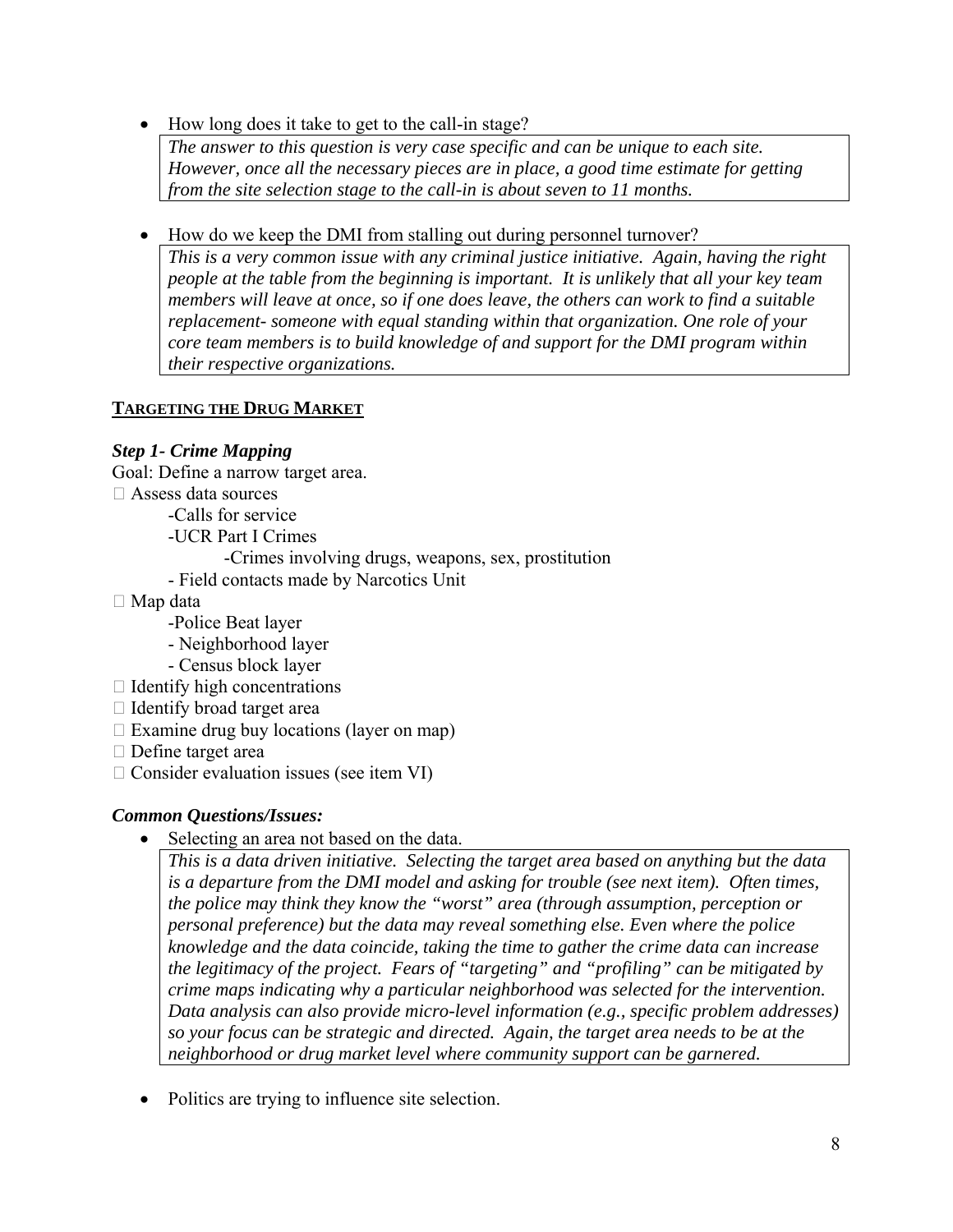*Using data for target area selection creates an easy response when political forces arise and try to influence your decision. Every politician wants to direct resources to their constituents especially ones that may help lower the crime rate.* 

• Selecting too large of a target area.

*This is another common issue with criminal justice initiatives. Too broad a target area basically waters down the "dosage" of the initiative preventing any real measureable effect. Again, politics may come into play as city council representatives or other political figures push to have the initiative take place in their district. How can you choose just ONE neighborhood or drug market when there are more than one that warrant attention? DMI is meant to be implemented drug market by drug market, neighborhood by neighborhood. Many communities have chosen to use a rolling model whereby as one intervention unfolds, intelligence gathering and undercover operations begin in the next target area.* 

- What if there are other criminal justice programs already existing in the target area (e.g. PSN; Weed and Seed)?
- How can you/do we want to work with existing criminal justice programs? *The above two questions are interrelated. No criminal justice program exists in a vacuum. The existence of other criminal justice programs should not be a deterrent for implementing DMI in that neighborhood. It may be possible to spread the cost of DMI across many different programs. For example, the West End Neighborhood (High Point, NC) was part of a Weed and Seed area. The High Point Police Department was able to use Weed and Seed funds to help pay for extra patrols during the suppression part of their DMI initiative. While multiple criminal justice programs operating in a target area at the same time creates some issues for evaluation, it also lends itself to resource pooling and building on existing progress or neighborhood improvements.*
- What about community capacity in the possible target area?

*While it is best to let the data direct you to your target area, it is also important to consider the community capacity in the area as well. Is the potential target area one that will have residents who will get involved? Will there be adequate social services in the area for the call-in candidates? For example, Chicago (IL) did not select the "worst of the worst" neighborhood for its DMI; they instead picked one with medium level openair drug markets where they believed there was strong potential for community involvement. The Commander in Providence (RI) stressed that "the community needs to 'have your back' for the first time one of these guys given a break commits a violent crime."*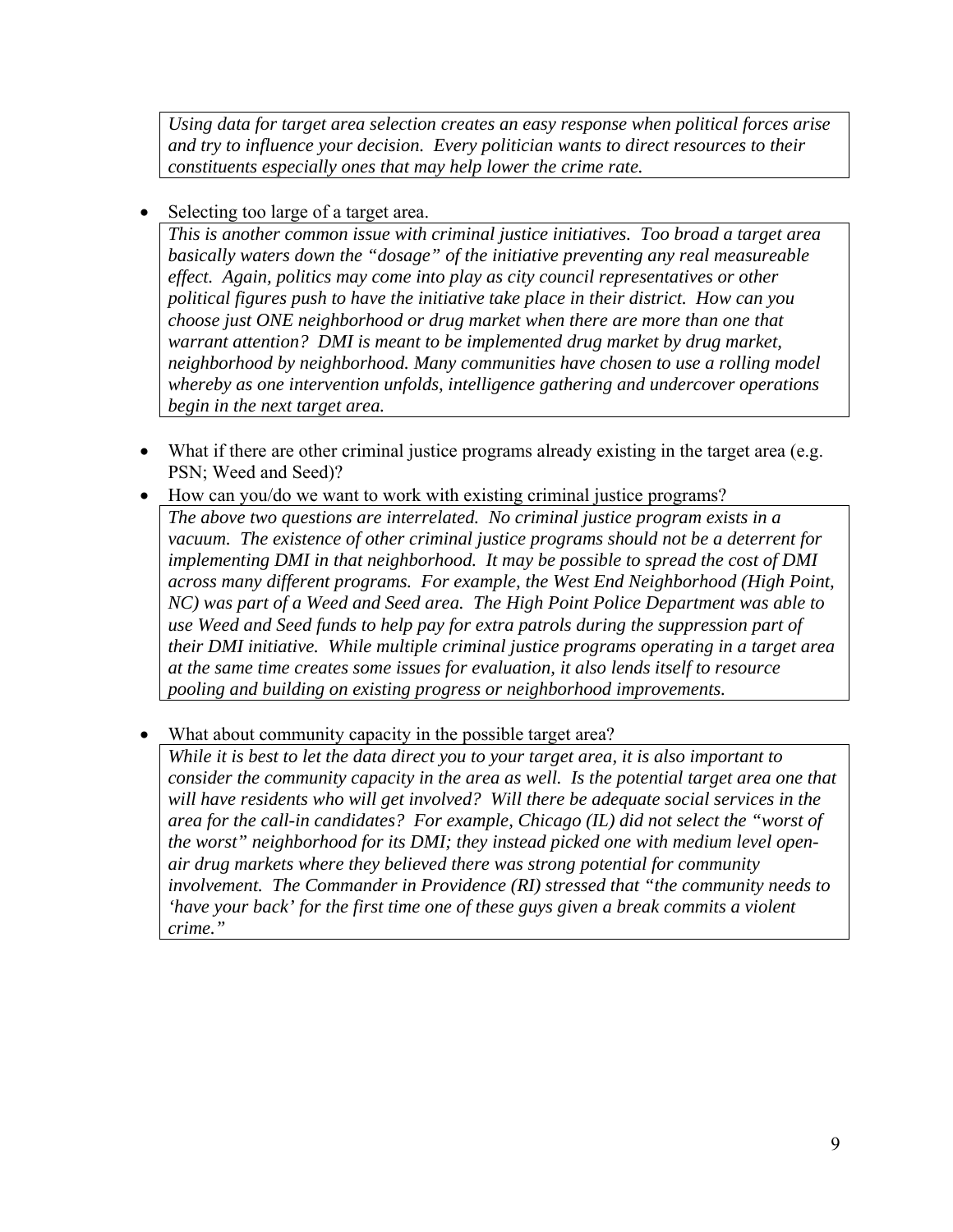## *Step 2- Survey*

Goal: Find out about the drug dealers in the target area, who they are and where they live.

- $\Box$  Survey street level police officers
- $\Box$  Survey probation officers
- $\square$  Survey vice/narcotics officers
- $\Box$  Survey community members
- $\Box$  Create a list of key addresses and players

#### *Common Questions/Issues:*

• We "know" there are hundreds of dealers in the area—there are just too many to make a list.

*Experience in all sites to date indicates the number of drug dealers in a given neighborhood or drug market is manageable if the size of the target area is reasonable. It is important to gather data and information from many sources. As with site selection, use the data to guide your intervention.* 

#### *Step 3- Incident Review*

Goal: Conduct a modified incident review.

- $\Box$  Utilize research team
- $\Box$  Convene vice and narcotics officers and street level officers that work the identified target area
- $\Box$  Review information gathered in Step 2
	- -Person by person
- $\Box$  Examine and organize information
	- Police contacts
	- Police reports
	- Intelligence
- $\Box$  Perform link analysis if applicable

#### *Common Questions/Issues:*

• Who facilitates the review?

*This is a great opportunity to partner with a local university or college if you have not already done so. It is often helpful to have the incident review facilitated by someone not involved with the cases. However, if guidelines and expectations are created ahead of time, someone from the narcotics unit or another team member could facilitate the review. A research partner or crime analyst could help with organizing and analyzing the information brought forth at the review. A research partner could also help with program evaluation. Consider inviting a research partner to be part of your core team from the beginning.* 

#### **Step 3a- Refine list**

Goal: Refine list of drug dealers to include only those still active in the target area. Important questions:

- Is the dealer a street-level or mid-level dealer?
- Does he or she have a history of violence?
- Does he or she have any pending charges?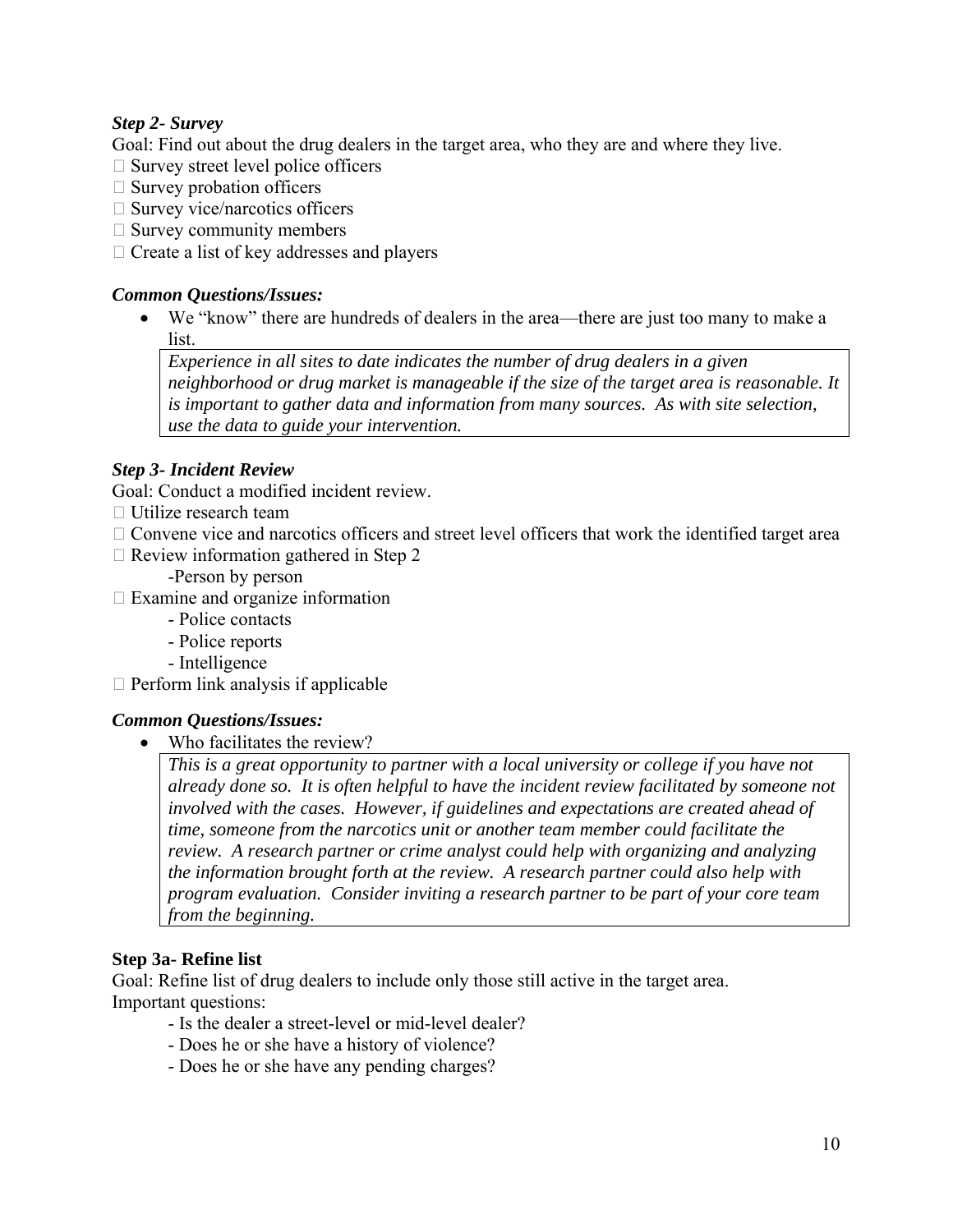## *Common Questions/Issues:*

How do you define "active"?

*This is another question where the answer may change depending on the site. You certainly do not want to spend your time and resources on individuals that really only made one or two sales in your target area and are no longer active. You will rely on those individuals who attend the call-in to spread the word that open-air drug dealing will not be tolerated in the target area. This should address the issue of small time or infrequent dealers.* 

## **Step 3b- Identify Call-in candidates**

Goal: Narrow list to Call-in candidates.

 $\Box$  Convene police and prosecutors (both local and federal)

 $\Box$  Decide who, if anyone, should be prosecuted immediately based on some of the review criteria.

-Proceed with cases on those deemed not eligible for Call-in

 $\Box$  The remaining individuals will be targeted for the Call-in

#### *Common Questions/Issues:*

• What criteria should be used to distinguish between those who are arrested/prosecuted and those who are offered a second chance?

*These criteria are similar but different from site to site. Common criteria include a history of violence and/or gun crimes. Impact of prosecution can also be good criteria, that is, are you able to pursue federal charges that may put the drug dealer away for longer? Rockford (IL) formed a team comprised of the police department, sheriff's department, States' Attorney's Office, and the U.S. Attorney's Office to screen all cases and determine who should get a second chance. Milwaukee (WI) and Chicago (IL) reached out to community members, vice/narcotics officers, and gang units to ensure they were not offering a second chance to someone who was a danger to the community.* 

• This sounds like a hug-a-thug program.

*As noted above, this is anything but a hug-a-thug program. Your team will create the criteria that will determine which drug dealers will be eligible for the call-in and which will not be eligible and instead will be arrested and prosecuted. Since you have the prosecutor's office as part of your team, you should be able to determine the appropriate venue, state or federal prosecution, to pursue against those drug dealers deemed ineligible for the call-in. Common criteria include a history of violence and/or gun crimes. Secondly, those drug dealers that are invited to the call-in will be closely monitored. If he or she fails to uphold their end of the agreement, the necessary casework has already been done to arrest and prosecute these individuals.* 

When do you arrest those who are deemed ineligible to participate in the call-in?

*Those individuals that your team deems ineligible for the call-in should be arrested prior to, but close in time proximity, to the call in. This has differed from community to community based on factors such as officer safety, potential compromise of undercover operations, and status of community collaboration. A sample of the time ranges is presented in Appendix A3.*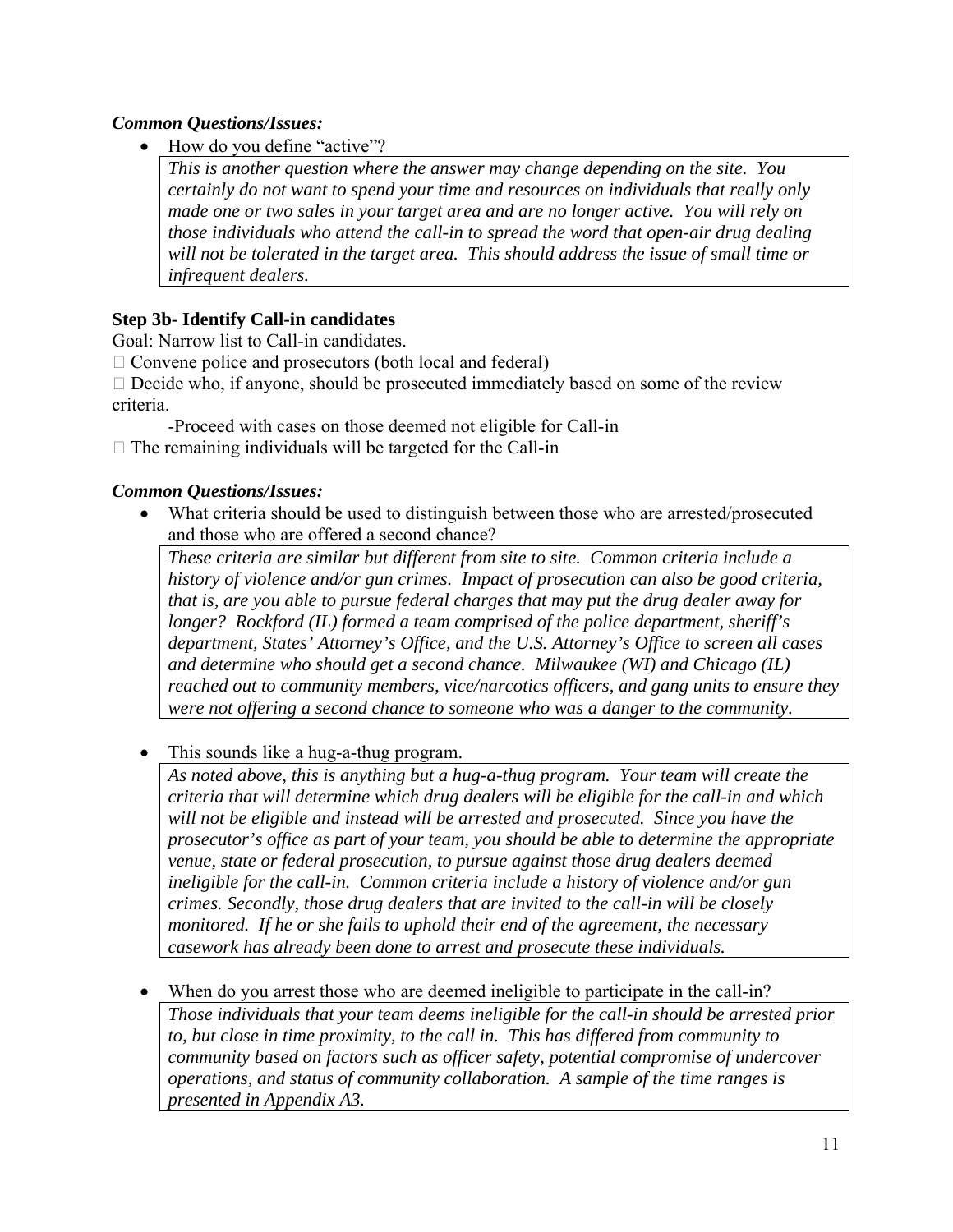## *Step 4- Undercover Operations*

Goal: Build cases on Call-in candidates

- $\Box$  Undercover officers make buys
- $\Box$  Send confidential informants to make buys
	- -Utilize audio-taping, video-taping, and photographs.

 $\Box$  Police will document the activities of the drug dealers in any way that they can

## *Common Questions/Issues:*

• How long should we spend building cases?

*As long as it takes to build solid cases on all the drug dealers in the target area. Some will be arrested right away while others will be invited to the call-in. It is important to have all the cases ready to take to the prosecutor in case someone invited to the call in makes the choice not to comply. Generally speaking, undercover operations last for one to three months (see Appendix A3).* 

• Undercover Operations Resources

*If the police department is a member of their Regional Information Sharing Systems Program (i.e. MAGLOCLEN, MOCIC, NESPIN, ROCIC, WSIN), they have a wealth of services available to them. Regional Information Sharing Systems (RISS) is a federally funded program to support regional law enforcement efforts in combating crimes of all types. Services include analysis, funds to pay confidential informants, equipment loans, information sharing, technical assistance, and training. Nashville (TN) borrowed high tech surveillance equipment from their RISS (ROCIC) to help with their undercover operations.* 

#### **WORKING WITH THE COMMUNITY**

#### *Step 5- Mobilize the Community*

Goal: Obtain community buy-in

- $\Box$  Involve the key criminal justice players that have already been indentified
- $\Box$  Engage the community
- $\Box$  Engage the residents in the target area
- $\Box$  Engage the neighborhood leaders in the target areas
- $\Box$  Engage business owners (if applicable to your area)
- $\Box$  Engage the faith based members
- $\Box$  Hold a series of community meetings in the target area
- $\Box$  Brief the Mayor and the City Council on the strategy (this may not be your first briefing)

#### *Common Questions/Issues:*

What do we tell the community? What is their role?

*DMI is a partnership that includes the community. The community will play a very important role in conveying the message that drug dealing will no longer be tolerated in the neighborhood. Often times, the police flood an area, make arrests, leave the area, and business goes back to the way it was before the flood. This is the community's chance to take back their neighborhood and keep it with the support of the police and each other. Think about planning for the needs of the community in immediate,*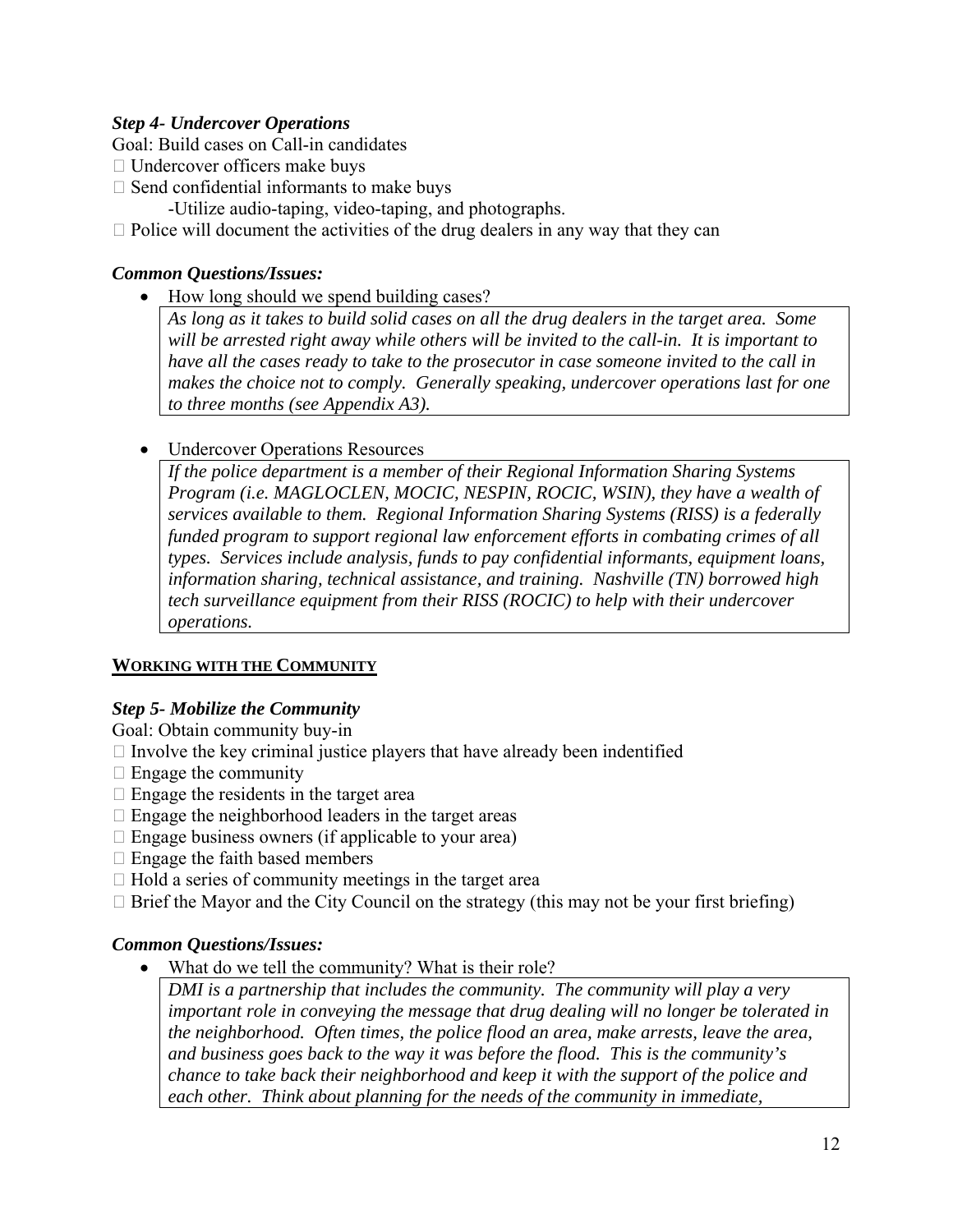*intermediate and long term steps. The community is more likely to report drug dealing and other crimes if they know they are backed by the police, the prosecutor, and the city. The hard part is going to be convincing community members that the police will not be leaving them and that they are in this for the long haul. The Chicago (IL) DMI team notes how significant it was for them to get the "right" community partner, in their case a local minister with strong community ties. They were able to build on the minister's connections with the local schools to mobilize community involvement and resources.* 

Will the community participate? We have had difficulty getting the community involved in these drug market neighborhoods.

*This is a common concern in many of the participating jurisdictions. Experience has shown, however, that finding several local leaders who are willing to get involved seems to be the key. John Jay's David Kennedy notes that success has come with a nontraditional approach to community organizing. Rather than getting every possible stakeholder together and reaching consensus, the key is to find several "doers" within the neighborhood who are willing to get involved. From this point, the process of engagement and reconciliation has proven to forge new functional partnerships. During one training session, Reverends Jim Summey and Sherman Mason from High Point (NC) and Edward Copeland from Rockford (IL) talked about community leaders who can act as "translators." These key individuals, while not necessarily from the target area, can move among the various participating groups (police and prosecutors, social services, local residents) and assist in communicating the goals and processes of DMI in language that resonates with the various parties.* 

• What about maintaining secrecy? Concerns about officer safety and integrity of undercover operation.

*It is important to maintain some degree of secrecy especially during the undercover operations. This is nothing new to the police; they have been doing these kinds of operations for years. However, once the undercover stage is completed, it is vital to work on getting the community involved. The community is going to be responsible for helping the police maintain the market shut down by providing support and resources to the call-in candidates. Some sites have initiated community and leadership involvement in concert with the undercover operations using a generic community improvement effort charge without identifying specifics of the DMI or the target area.* 

Where does the media fit in?

*It is well known that the relationship between the police and the media can be tenuous at times. Politics may play a role here as well. Some sites believed that inviting the media in too early could have jeopardized the initiative or created officer safety issues. Whether or not you include the media from the very beginning like Hempstead (ABC news) and Providence (a local reporter), it is important to be prepared to at least answer their questions. It may be helpful to have a designated media contact for the DMI initiative. Controlling the message so it is represented accurately in the media is very important. All partners must portray the same message. As a Deputy Chief from Rockford (IL) said, "…[DMI] is not about the people you are giving a break. The big story is improving the life of the community." This type of message needs to be*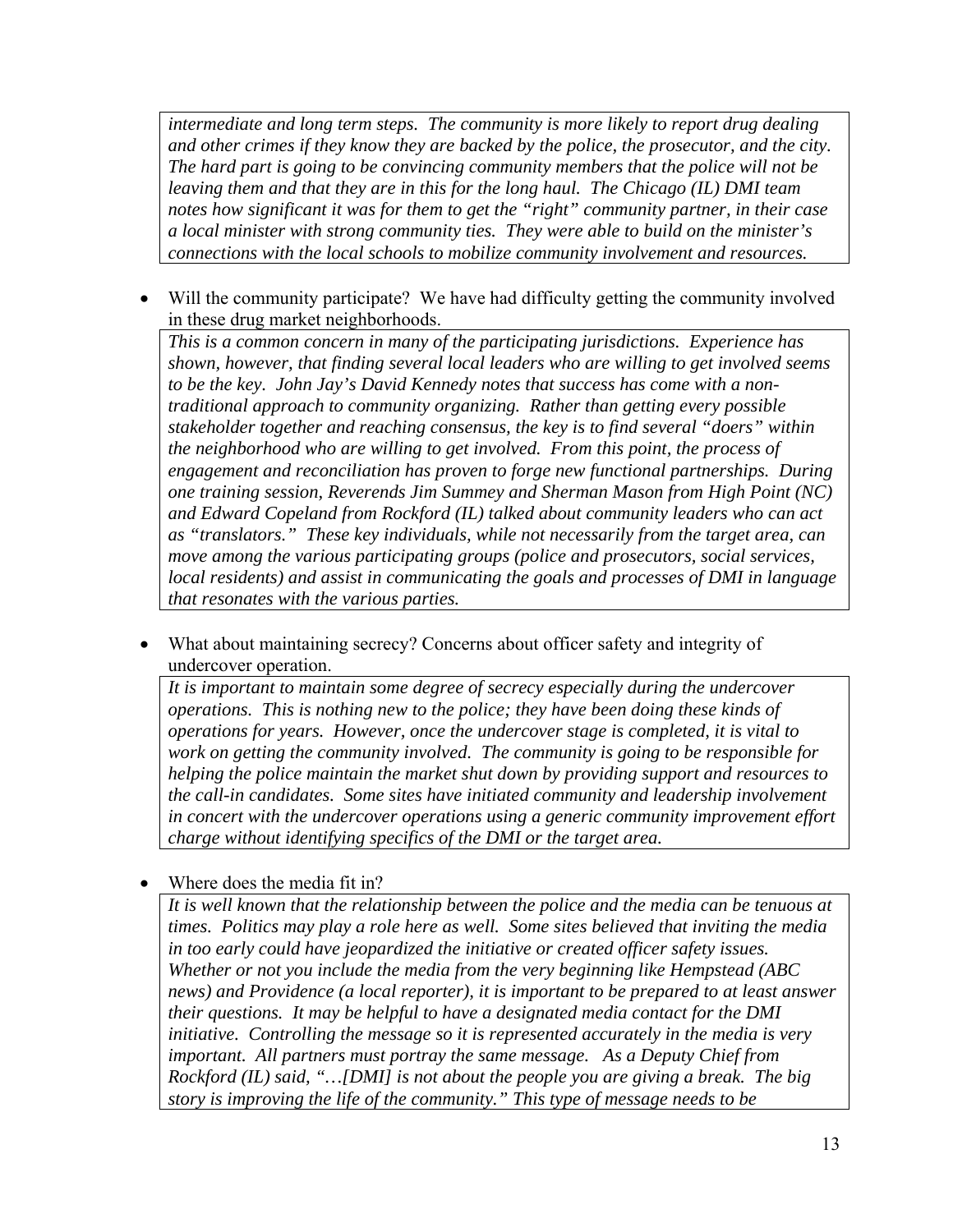*communicated to the media.* 

#### **Step 5a- Set the Call-in time and place**

Goal: Identify police district headquarters or other appropriate location within the target area at which to hold the call-in.

#### *Common Questions/Issues:*

- Should we have the call-in at a police station?
- What are other options for locations?

*There is no right or wrong answer to this question. This is something that is decided site by site. The majority of sites have held their call-ins at police stations (see Appendix A3). Others have used local schools or churches within the target area. Some sites prefer the message a police station sends to call-in participants. Others like them for security reasons or the availability of metal detectors. In other communities, officials prefer the symbolic message of holding the meeting in a community setting such as a community center, church or library. This is an issue that should be discussed early among team members.* 

## **PREPARING FOR THE CALL-IN**

## *Step 6- Contact with the offender's family*

Goal: Identify "influential" people in each targeted offender's life.

- $\Box$  Family
- $\Box$  Friends
- $\Box$  Spiritual advisors
- $\Box$  Non-family members
- $\Box$  Small group visits to influentials
	- Explain goals of the initiative
	- Invite them to participate in asking offender to quit doing what they are doing
	- Encourage them to attend call-in

#### *Common Questions/Issues:*

• Why do we contact offender family members and influentials?

*The influentials fulfill several roles. First, they can be instrumental in persuading the offender to attend the meeting. They can re-assure the offender that they will not be arrested when they attend. It is also an important opportunity to involve influentials who may be able to exert a pro-social influence on the offender after the call-in meeting occurs* 

• How are influentials identified?

*This is a collaborative effort. Interestingly, those officers performing the undercover operations will most likely be able to identify people who are important in the offender's life. One influential is really all that is needed and you should be able to build from there.*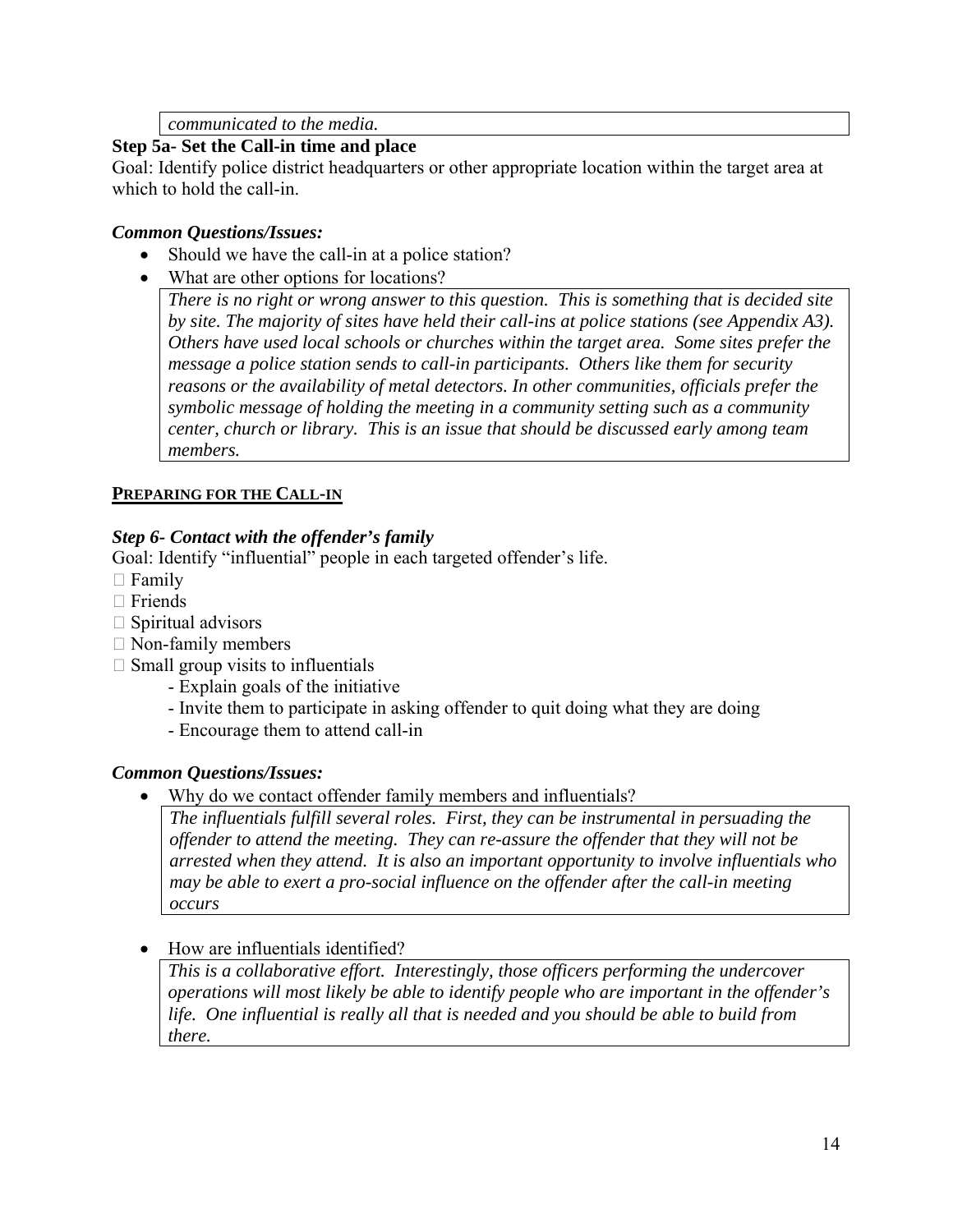Who makes up the notification team?

*It should be noted that contacting influentials and invited call-in attendees is very time consuming. Ideally, the team would consist of a respected community member, clergy or someone of that nature as well as someone from the police department. This may not always be possible. Regardless, the group should remain small and personable. Some sites have reported never being able to directly contact the call-in invitee and only being able to reach an influential so each visit made by the team is very important.* 

Will the offenders and the influentials cooperate?

*This is the million dollar question. Some sites use a "hook" like probation or parole, if they are able, to strongly encourage the call-in invitee to attend. However, some sites do not pull this lever even if it is available. In some cases it was actually the influentials who convinced the offender to attend the call-in. Experience has shown that a very high percentage of invited attendees actually showed up at the call-in. In general, community members and influentials are supportive of the initiative and attend the call-in.* 

• How long does this take? *Experience has shown this can take up to two weeks (refer to Appendix 3A).* 

## **Step 6a- Contact Call-in Candidates**

Goal: Send letter to Call-In candidates.

 $\Box$  Mail letter from the Chief of Police and/or Sheriff to the Call-In candidate

- The police are aware of their street-level drug dealing
- This behavior has to stop
- Invite offender to a meeting (i.e., the Call-in)
- Note that the offender will not be arrested at the Call-in
- Suggest that the offender bring to the meeting someone who is important to them

## *Common Questions/Issues:*

- How do you convince invitees that this is not a trap?
- How do you convince influentials that this is not a trap?

*It will be the job of those people making contact with the call-in invitees and their influentials to convincingly convey that the invitation is not a trap. Most sites have a written letter from the Chief of Police stating this is not a trick. The high percentage of invitees that actually attend the call-in demonstrates that this message is believable.* 

• Will the invitees actually show up?

*Experience has shown that a high percentage of invited offenders do attend the meeting (refer to Appendix 3A). Rockford (IL) went so far as to provide financial assistance to an invitee who was out of town to attend their call-in.*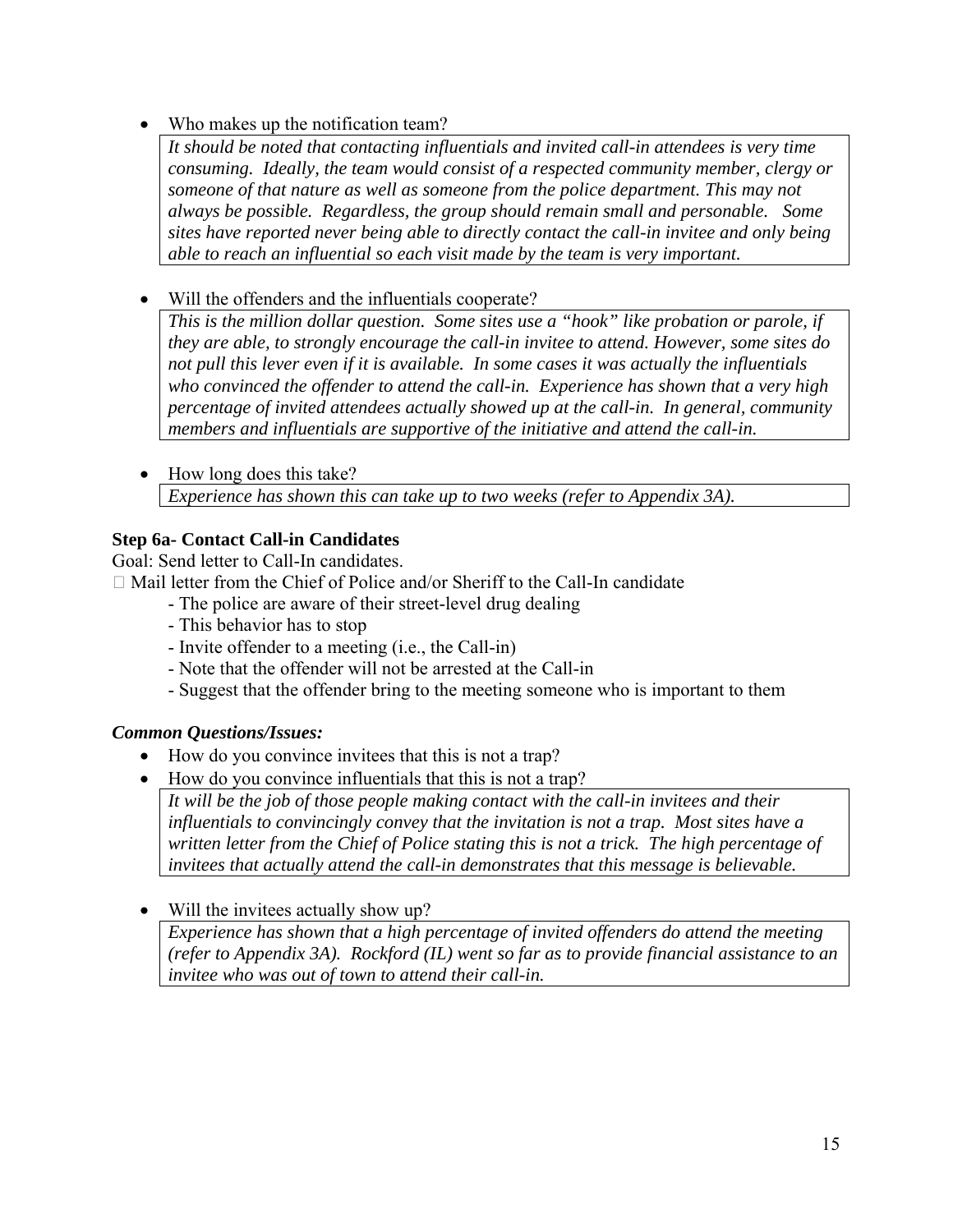## *Step 7- Call in/Notification*

#### **Step 7a- Services available at the Call-in**

Goal: Determining what services and arranging for services to be available at the call in. Arrange for a wide variety of services to offer to the Call-in Candidates at the Call-in

- Drug/alcohol/substance abuse treatment
- Education
- Job training
- Pathways to gainful employment
- Help with family issues
- Transportation
- Ex-offender mentoring

#### *Common Questions/Issues:*

• Who needs to be there?

*Once the call-in candidates are identified, it will be easier to put together a list of possible needed services. The list above covers all the basics but there may be others that can be identified based on the candidate (e.g. candidate has small children and may be in need of child care). For example, Nashville (TN) did extensive pre-call-in work with the invitees to determine what services they would need. Think about planning for the needs of offenders in immediate, intermediate and long term steps.* 

#### • How to prepare the service providers?

*Thankfully, you should not be asking the service providers to do anything different than they usually do. However, it will be imperative to know whether or not the invited service providers have worked with ex-offenders before. If not, the unique issues that accompany ex-offenders will need to be addressed prior to the call-in. What you will be asking these service providers to do differently is to place the candidates on a fast track services. If candidates do not get the services promised right away, it cannot be expected that they will stop dealing drugs. Also, if you will be expecting the service providers to supply information or data for evaluation purposes, you should be clear and upfront about these expectations.* 

#### • How do you get buy-in from these services?

*A lot of service organizations you approach may respond by telling you "we already serve this clientele—send them to us." Like other stakeholders, you will need to convince them that you are taking a different approach and will most likely be bringing people to their attention that would otherwise not seek out their services. Additionally, service organizations may express that they are stretched thin and almost to the point of breaking already. You are not asking them to take on 100 more clients. The number will be small and finite.* 

#### Who will coordinate?

*Having a resource coordinator as a central point for communication, reporting, and oversight of services can be very beneficial. While Baltimore (MD) and Atlanta (GA) were able to get the City to hire a coordinator, most sites do not create this position from scratch. Consider utilizing or "piggy-backing" someone already in this type of position,*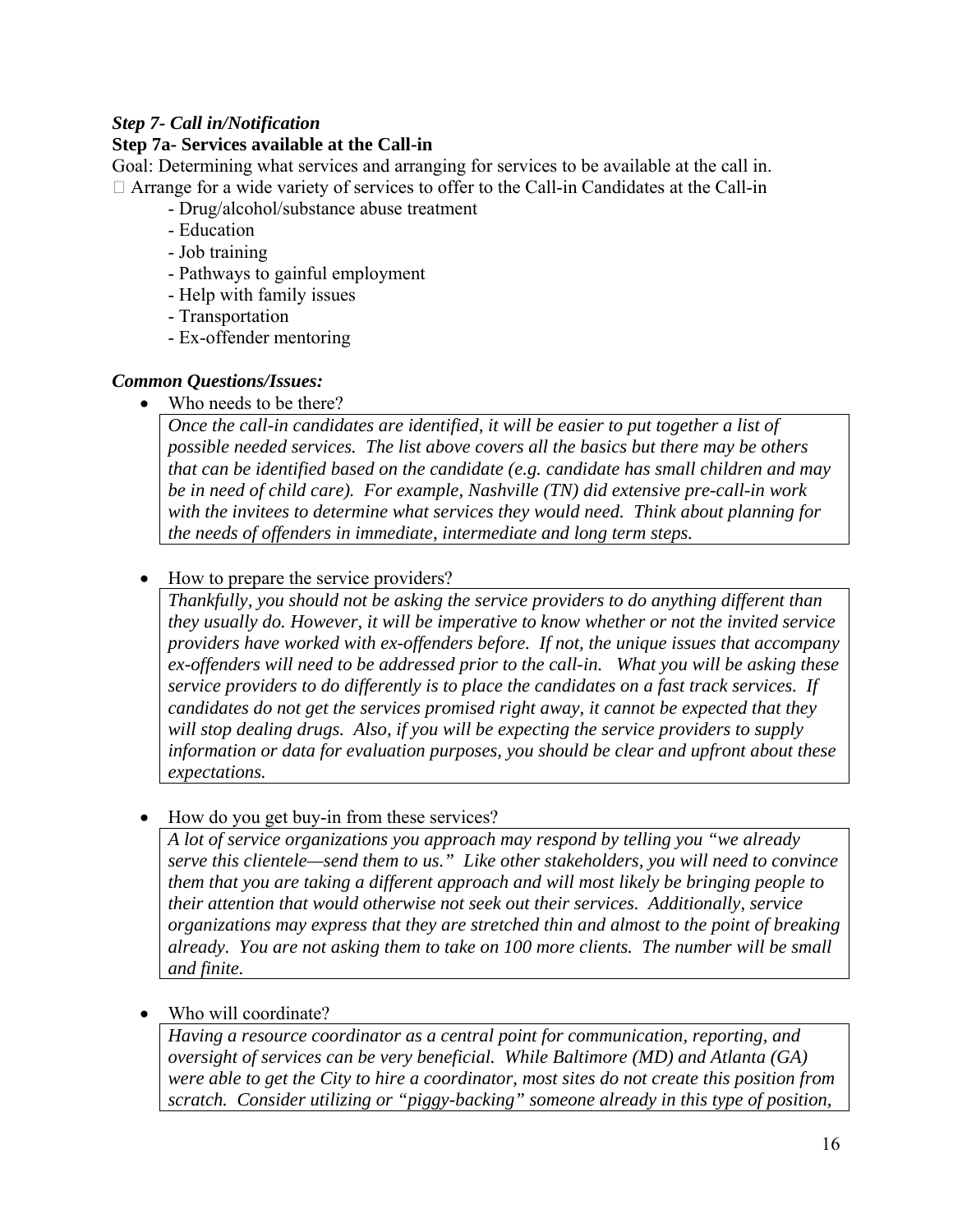*someone who works with this type of population and is familiar with the issues that may arise.* 

What if we cannot get all the services we think are needed?

*There is no way to be able to anticipate every service that might be needed. Knowledge of local resources and leaders in those organizations is key. Someone should be identified as the person who will follow-up with the candidates to ensure that they are getting what they need and were promised. It makes sense also to have this person locate services for candidates that were not available at the call-in. Having a service coordinator, or individual mentors willing to work with offenders, can be an important resource to have in place if other services are not available or not readily available to the offender.* 

• Do you have actual jobs available?

*Experience has shown that the call-in candidates will not be ready for a full-time job. They will need training and education, possibly a temporary or part-time job before they are ready for full-time employment. So, instead of telling candidates "we will help you find a job" tell them "we will help prepare you for a job."* 

• Who will follow-up with candidates?

*It cannot be stressed enough how important follow-up is with the candidates. It should be decided well in advance of the call-in who will follow-up with the candidates and ensure they are getting the services he or she requested. The offender mentality is that it is easier to keep doing what they are doing (something wrong or illegal) than to ask for help which makes the follow-up even more important.* 

• Delivering what is promised.

*Credibility is critical. The DMI will fail if what is promised to the candidates is not delivered. This goes for both services and arrest if rules are not followed. The community is demanding these individuals stop dealing drugs in their neighborhood in return for services if they so desire. While all may not take advantage of the offered services, it is critical that those requests that are made are filled. Also, if candidates choose not to stop dealing, it is crucial that the police and prosecutor make good on their promises of arrest and prosecution.* 

• Responding instantly to needs of candidates.

*If you are unable to respond to the immediate needs of the candidates, you will likely "lose" them. That is, word will get out that you did not follow through with your end of the bargain and the candidate will not have reason to stop dealing drugs. Additionally, word will spread very quickly of your failures—just as quickly as it will spread about your successes. It is imperative that you be ready to respond to the immediate needs of your candidates at the call-in. If you are not, postpone the call-in. On the other hand, do not be paralyzed by worrying about every conceivable service request. As noted above, the key is credibility. Having someone who will respond to the call-in candidate requests is of the utmost importance for developing and maintaining credibility.*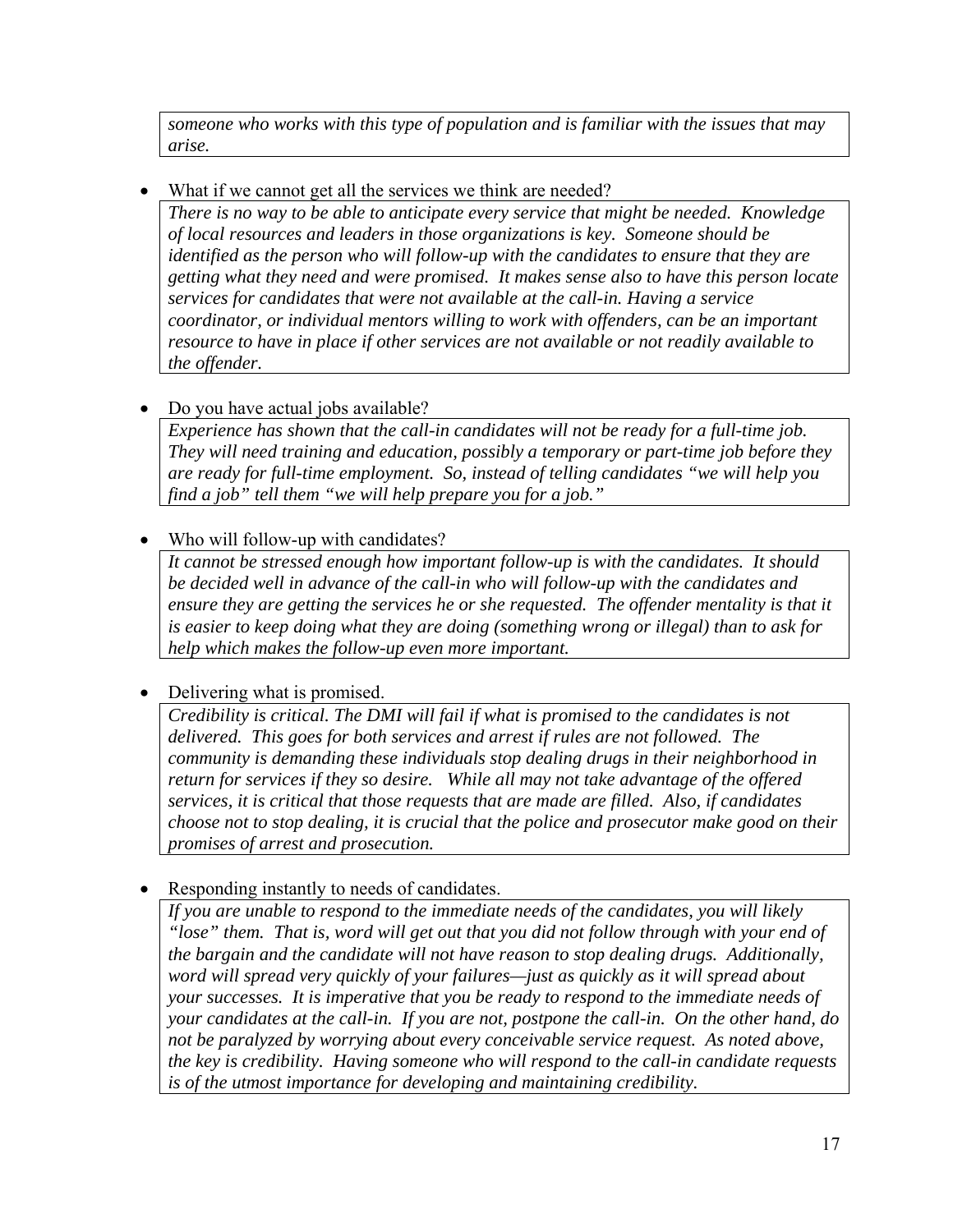## **Step 7b- The Call-in**

Goal: Conduct the Call-in.

- $\Box$  Face to face meeting between the offenders, the community, and law enforcement
- $\Box$  Display fruits of undercover work
	- Picture of drug dealers
	- Pictures of drug dealers in action
	- Pictures of the drug deal houses and street corners where transactions take place
- $\Box$  Three-ring notebook about each offender made available
	- All the information the police have about that offender and their drug dealing habits
	- Unsigned arrest warrant for that offender.
- $\Box$  The police will deliver a very strong two-pronged message.
	- First- drug dealing and violence will no longer be tolerated in the target area
	- Second- each of the offenders will be put on "official notice"
	- Evidence has been collected; candidate is being given a second chance
- $\Box$  Communicate strong community message.
	- Convey the message that they find the offender's behavior unacceptable
	- Offer help in the form of community resources to those that want it
		- -Drug treatment
		- Education
		- Job training
		- Gainful employment
		- Help with family issues
		- Transportation
		- Mentoring

 $\Box$  Give offenders a deadline to cease and desist their drug dealing activities

#### *Common Questions/Issues:*

- Who will speak? In what order?
- Keeping control of the call-in.
	- o Message
	- o Time

*First, keep the meeting short- 60 to 90 minutes. The most common approach is to have the police speak, then the prosecutor, both presenting a strong law enforcement message: we know what you have been doing, we have proof, and we will arrest and prosecute if you do not stop what you are doing. Next, the community will speak presenting the community message: we will no longer tolerate this in our neighborhoods. We invite you to remain part of our community, as long as you stop dealing drugs in our neighborhood. Finally, the services message: we are here to help you. It is your* choice *as to whether or not you take advantage of what we have to offer. Regardless, your drug dealing days are over. Nothing is worse than a long message that is not on target. It may be worthwhile to help prepare your speakers. Give them time limits and stick to them.*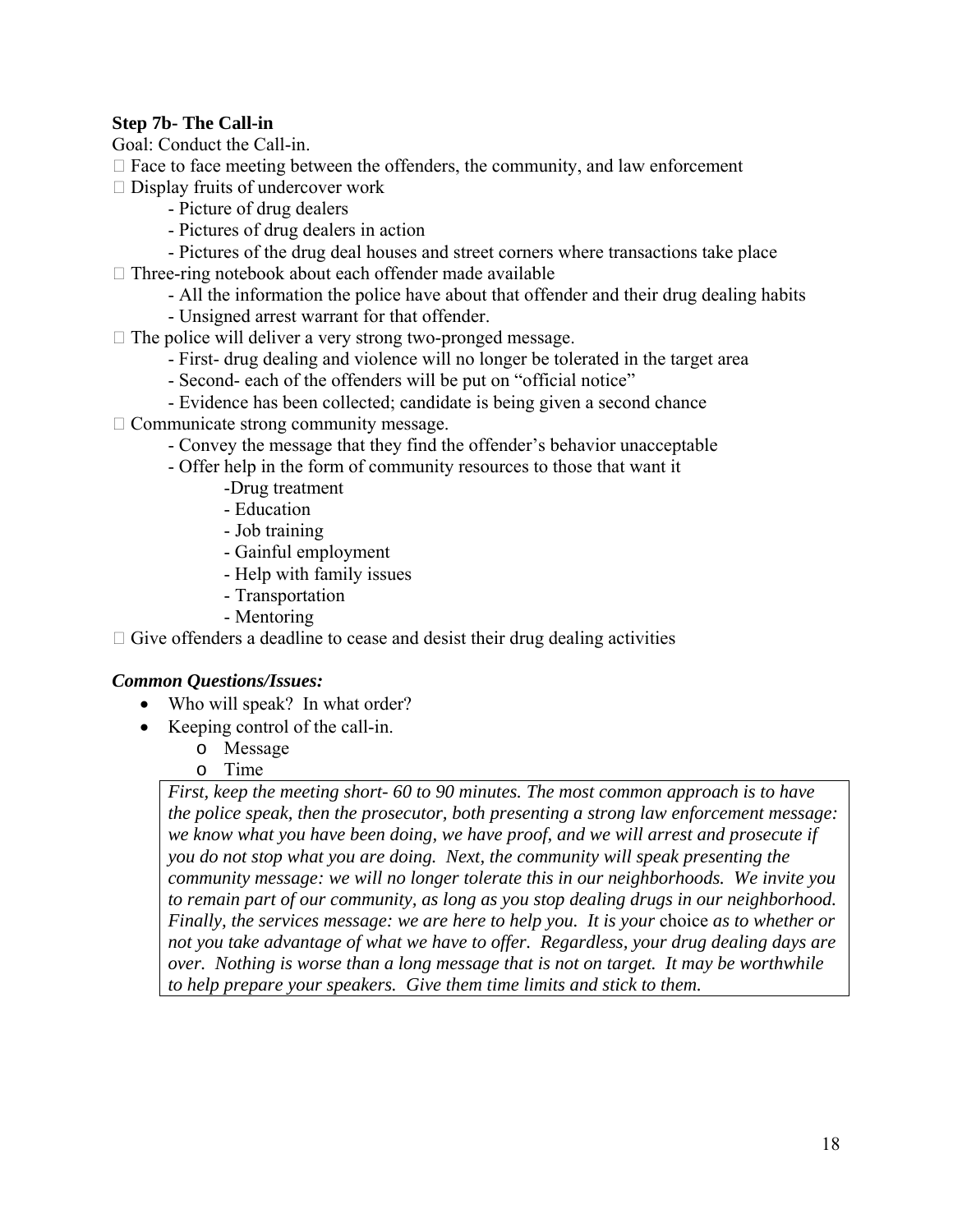• Do you use metal detectors?

*This is another question where there is no right or wrong answer. Some sites conducting non-DMI call-ins (i.e. offender notification meetings) have used metal detectors while others have not. There are pros and cons to each side. Often there is concern about who should be allowed to observe the call-in (i.e. individuals that do not have an active role in the call-in). This is something to discuss well in advance of making any invitations.* 

• What is the role of the defense attorney, if any?

*The defense attorney is not invited to the call-in in relation to the candidate. The candidates are not being charged with any crime at this point. However, there have been instances where defense attorneys have spoken to the call-in candidates as part of the law enforcement message stressing the risk of not taking the opportunity presented.* 

## **POST CALL-IN**

## *Step 8- Enforcement*

Goal: Enforcement of cease and desist order and no tolerance message.

- $\Box$  Police and the community watch for any signs of continued street-level drug dealing in the target area
- $\Box$  Police continue to try to make buys in the area
- $\Box$  Police continue to send in confidential informants into confirmed drug locations.
- $\Box$  Encourage residents to call the police
- $\Box$  Calls from residents given high priority by police
- $\Box$  Reports of dealing will be immediately investigated by police and additional narcotics officers will be assigned to the area
- $\Box$  Complaints involving a notified offender will result in a judge signing his or her arrest warrant and ultimately his or her arrest
- $\Box$  Prosecutor's office will assign one assistant district attorney to these cases and so they will be given "special" treatment by the prosecutor's office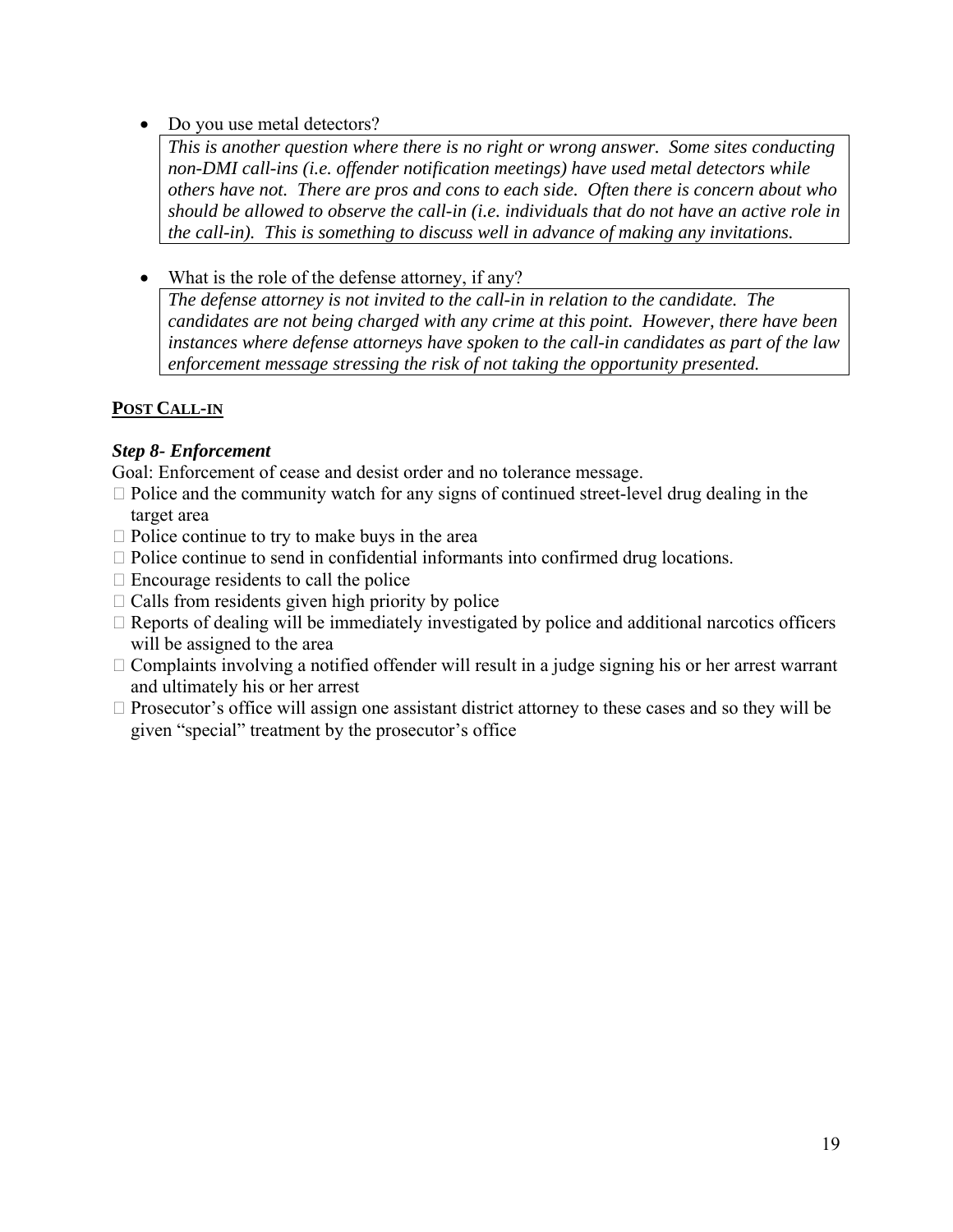## *Common Questions/Issues:*

• How to pay for extra patrols?

*The ideal would be if the police department can incorporate the temporary extra patrols as part of their everyday routine for a short period of time. Are there special units that can be deployed to the area for a short time? Could officers not responding to calls for service help patrol the target area? If the DMI is working like it should you will not need an "occupying army" to maintain the market shut down. The goal is to assist the neighborhood in developing capacity found in most neighborhoods – we will not tolerate open drug dealing. The community members should be helping by patrolling themselves. If extra patrols in the target neighborhood cannot be integrated into the normal duties of the police department it may be necessary to pay overtime for such patrols. It is common knowledge that most if not all police departments are under fiscal strain and are being continually asked to do more work with less resources. This is a situation where it might be helpful to look towards other existing criminal justice programs that include the target area.* 

*Sites have handled this issue different. High Point used Weed and Seed funds for their extra patrols. They also promised immediate response to drug related 911 calls in the area. They also gave out a narcotics Sergeant's cell phone number for community members to use if they felt they were not getting the police response they wanted.* 

*Providence (RI) gradually decreased their police presence. They told the community that they would "respond every time you call us but you need to take ownership." In Nashville (TN), the police placed an officer on the corner for the first week after the callin to signal the change to the community and particularly to the buyers. Additionally, they notified the neighborhood association every time they made an arrest so they would know the police were responding to their complaints*.

*As a Deputy Commander from Nashville (TN) stated, "we broke the cycle between dealers and users and this gave the neighborhood the time to breathe and then to reassert control." At the other end of the spectrum, Hempstead Police Department enlisted funding to ensure an increased police presence in the target area.*

## What other type of resources can be enlisted?

*Public housing authorities and police, nuisance abatement authorities, community prosecution, local foundations, crime watch groups, the faith community. The Rockford Police Department (IL) sent letters to landlords and asked the community development corporation to work with the landlords to "raise the standards" for the neighborhood.* 

*Police in Hempstead (NY) deployed their license plate reader during late night and early morning hours in the former drug market area. Vehicle owners whose license plate was from outside the local zip code and who were found driving through the neighborhood at times suggestive of possible drug buying received a letter from the chief of police noting that the vehicle was observed in this area.*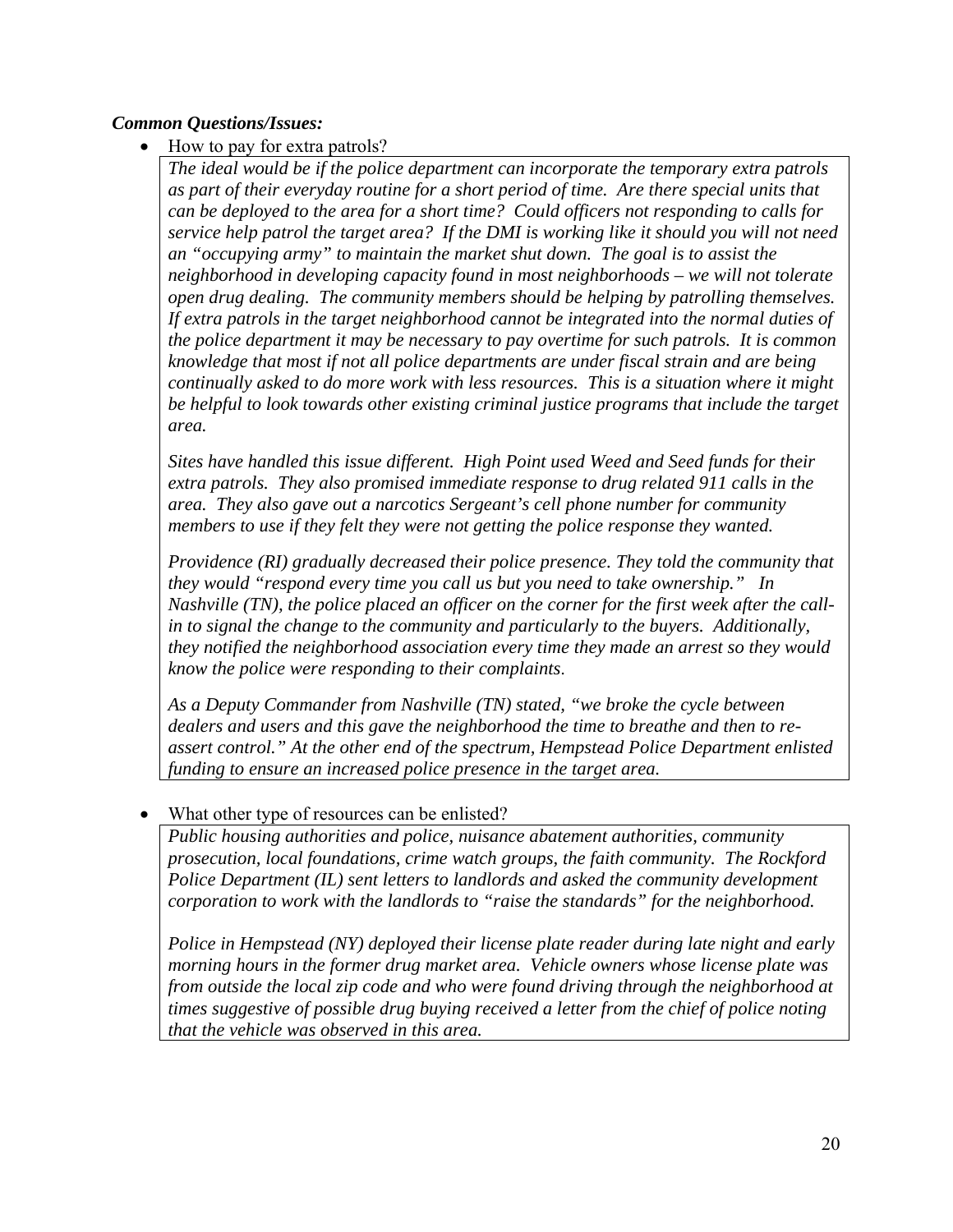- What are other tactics to encourage communication from the community?
	- *Sites have used fliers, posters, and communication through crime watch groups (e.g., block captains), just to name a few, as methods of encouragement for communication. Several communities have held community celebrations to note the positive change in the neighborhood. In Providence (RI), the police department made any call from the target neighborhood a priority. The Commander said, "We made a deal with the community. We made the initial impact now you (the community) need to take ownership. We will respond every time you call."*
- How do we handle re-offending?
- How do we define failure?

*These are issues that will need to be thought through PRIOR to the call-in and should involve the entire team. If the police and prosecutor do not follow through on their promises, word will spread fast and the DMI will lose its integrity and credibility. You should be clear to the candidates in what you define as reasons for arrest and prosecution of his or her held cases. What, if any, criminal behavior, will be tolerated? For example, in High Point (NC) a call-in candidate was a passenger in a car where marijuana was being smoked. The police decided not to activate the pending cases because the candidate made the point that "…you told me to stop dealing drugs, you never said I had to stop using them." Hempstead (NY) took a more strict approach, activating the held cases for ANY arrest, regardless of the charges. This was considered critical to the credibility of its deterrence message.* 

• How long to we hold these cases over the candidate's head?

*Again, another issue that should be discussed, but maybe not completely resolved, PRIOR to the call-in. It comes down to the question of do you ever stop holding the cases? This may be influenced by statute or policy of the prosecutor's office.* 

## *Step 9- Follow up*

Goal: Follow up with call in candidates on promised resources.

- $\Box$  Resource coordinator/designated team member contact the notified offenders to determine if they are getting the help they need
- $\Box$  Assign mentors to notified offenders
- $\Box$  Encourage the community to keep in touch with them through phone calls and visits
- $\Box$  Police department will put out newsletters and flyers containing information about the targeted drug dealers that have been arrested as well as those that chose a different path
- $\Box$  Police continue to attend community meetings in the area to maintain the lines of communication
- $\Box$  Close monitoring of the crime data with continual feedback from the research partners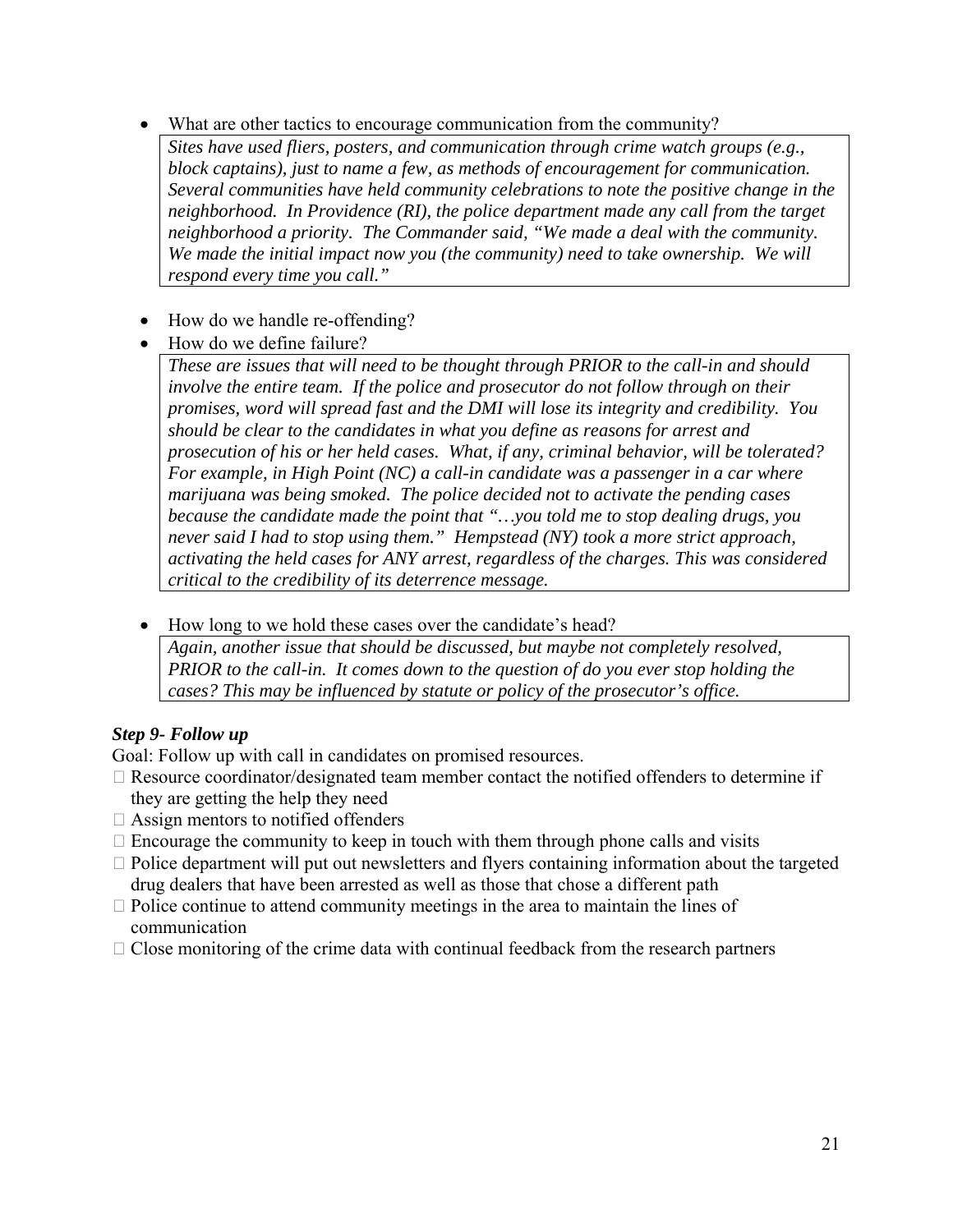#### *Common Questions/Issues:*

**Accountability** 

*Send in undercover officers and confidential informants regularly to try and buy drugs. Enlist the services of researchers and/or crime analysts to evaluate the impact of the DMI. Jim Summey, Executive Director of the High Point Community Against Violence, talks about a circle of accountability whereby local neighborhood residents hold the police and themselves accountable for maintaining the quality of life within the neighborhood.* 

• Sustainability

*In High Point, the City Manager made a commitment to provide job opportunities to callin participants. This both created credibility with local employers and invested city government in the success of the program.* 

 $\rightarrow$  **Example**: Rockford Police Department (RPD) officials reported that one month following the call-in they were involved in a community meeting where "we heard the community say, don't leave us." Consequently, RPD created a cross-functional response to this community concern. This involved enlisting DUI and canine patrols, Neighborhood Resource Officers (NRO) working with the neighborhood association, city public works conducting lighting survey and installing lights, street sweepers cleaning the streets, and the NRO utilizing city code enforcement to influence landlords. Officials state, "we are raising the standards for the neighborhood."

## **III. RELATED ACTIVITIES**

## *Building in an assessment component*

Goal: Be able to assess the impact of the drug market intervention.

- $\Box$  Bring in crime analysis and research collaborators
- $\Box$  Identify a comparison drug market location
- $\Box$  Identify process and outcome performance measures
- $\Box$  Decide whether to measure individual-level as well as community-level impact
- $\Box$  Collect pre- and post-data for target and comparison sites

## *Common Questions/Issues:*

• With whom should we partner?

*You might consider partnering with a local researcher from the very beginning. He or she could help with data issues, the incident review, and most importantly, evaluations are much easier to complete when they are included from the beginning of an initiative. Trust is important though. Inviting a researcher to the table that is not trusted by the team members is a waste of time on everyone's part. If your team is unable to find someone locally, you might contact the BJA technical assistance team or other DMI sites who have partnered with researchers and get their suggestions.*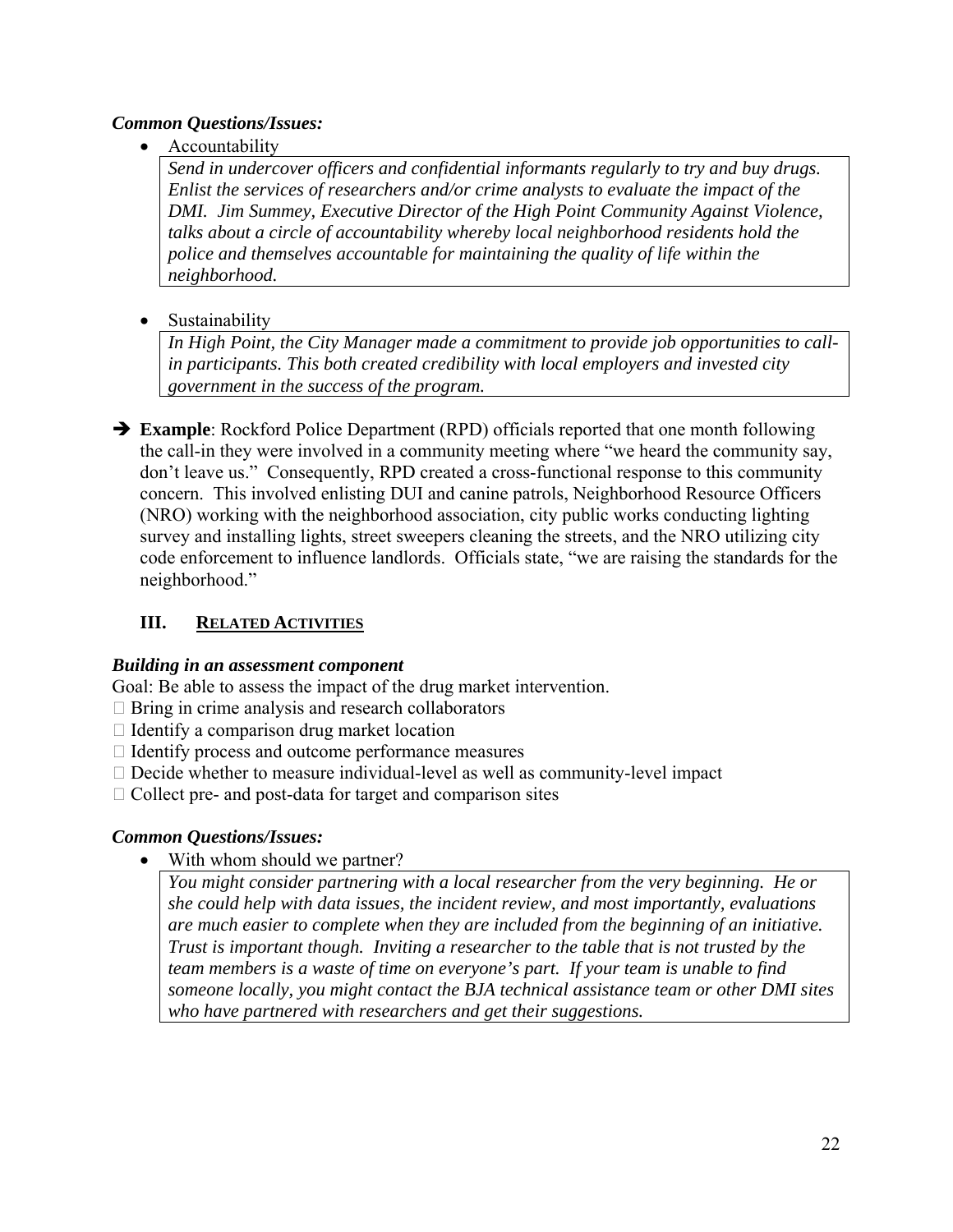• Thinking about building in an evaluation from the beginning.

*Oftentimes evaluation is an afterthought. We would suggest including an evaluation component from the beginning of any new criminal justice initiative. It really is the only way to answer the question, does this work? There are two types of evaluations, process and outcome. Process evaluations seek to examine implementation. Did DMI get implemented as you intended? Outcome evaluations look at impact. First and foremostdid you shut down the drug market? High Point (NC), Rockford (IL) and Nashville (TN) have been working with researchers on formal evaluations.* 

## *After Action Debrief*

Goal: Summarize and evaluate your efforts.

Once the call-in is complete and some time has passed, it would be extremely beneficial to all involved for your group to sit back and examine how things went. Were you able to meet the four overall DMI goals 1) eliminate open-air drug markets; 2) return the neighborhood to the residents; 3) reduce crime and disorder; and 4) improve public's safety as well as their quality of life? Was everything implemented according to plan? What would you do differently next time? What would you leave the same? Another SWOT inventory might be a good idea. Here again, an outside researcher can help with this summarization and self assessment.

## **IV. PLAN FOR NEXT DRUG MARKET INTERVENTION**

#### *Common Questions/Issues:*

• Where do we go next?

*Once you have shut down one market, are there others that need to be shut down? Where do the data indicate you should go next? Milwaukee has begun with two police districts as target areas. The initial intervention focused on a drug market in one of the police districts. As this operation was underway, a second initiative focused on a drug market in the second police district.* 

• What have we learned that we might do differently?

*It is always wise to sit back and assess how things went. This is where a researcher can help with both a process and outcome evaluation—did you implement the DMI the way you intended to? If not, what did not go according to plan? Did you shut down the drug market? Did that have an effect on calls for service, crime, community feeling of safety, etc.?*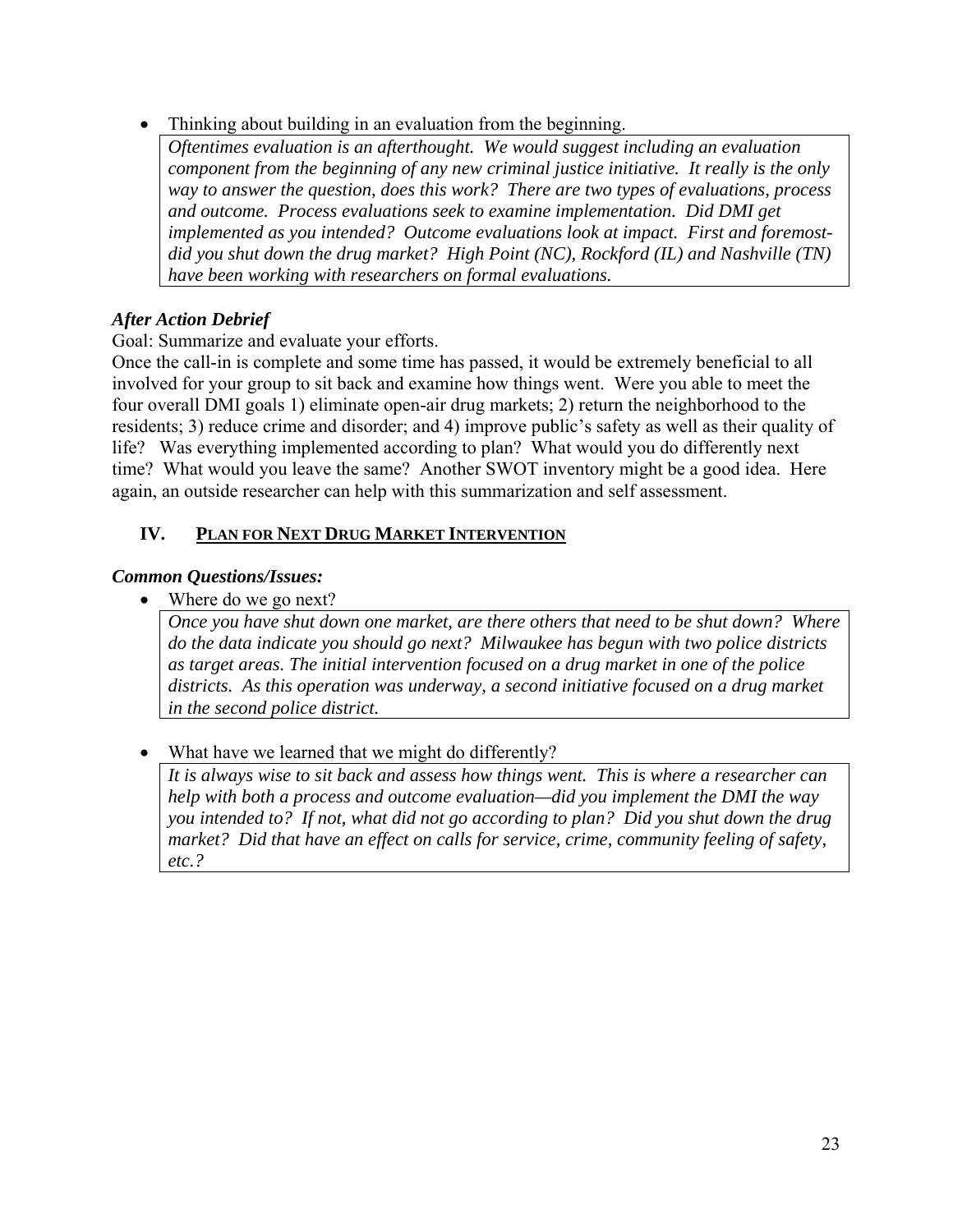#### **V. REFERENCES**

- Boyum, D. & Reuter, P. (2005). *An Analytic Assessment of U.S. Drug Policy.* Washington, D.C.: The AEI Press.
- Braga, A. A., Pierce, G. L., McDevitt, J., Bond, B. J., & Cronin, S. (2008). The strategic prevention of gun violence among gang-involved offenders. *Justice Quarterly*, 25, 132-162.
- Braga, A. A., Kennedy, D.M, Piehl, A.M. & Waring, E.J. (September 2001). *Reducing gun violence: The Boston Gun Project's Operation Ceasefire*. National Institute of Justice Research Report.
- Corsaro, N. and McGarrell, E.F. (2008). *Problem oriented policing and open air drug markets: Examining the pulling levers strategy in Rockford, Illinois*. Report to the Rockford, IL Police Department.
- Decker, S., McDevitt, J., McGarrell, E.F., Bynum, T., Klofas, J., & Hipple, N.K. (2006) *Project Safe Neighborhoods Strategic Interventions Gun Prosecution Case Screening: Case Study 1*. Washington, DC: U.S. Department of Justice, Office of Justice Programs.
- Kennedy, D. (2009). Drugs, race and common ground: reflections on the High Point intervention. *NIJ Journal* 262:12-17.
- Kennedy, D.M. (July 1998). Pulling levers: getting deterrence right. *National Institute of Justice Journal.*
- Kennedy, D.M., Piehl, A.M. & Braga, A.A (1996). Youth violence in Boston: Gun markets, serious youth offenders, and a use-reduction strategy. *Law and Contemporary Problems* 59 (1).
- McDevitt, J., Decker, S.H., Hipple, N.K., & McGarrell, E.F., (2006). *Project Safe Neighborhoods Strategic Interventions Offender Notification: Meetings Case Study 2*. Washington, DC: U.S. Department of Justice, Office of Justice Programs.
- McGarrell, E.F., Chermak, S., Wilson, J.M., & Corsaro, N. (2006). Reducing homicide through a "lever-pulling" strategy. *Justice Quarterly*, 23, 214-231.
- McGarrell, E.F., Hipple, N.K., Corsaro, N., Bynum, T.S., Perez, H., Zimmermann, C.A., and Garmo, M. (2009). *Project Safe Neighborhoods – A National Program to Reduce Gun Crime: Final Project Report.* Submitted to the National Institute of Justice. http://www.ncjrs.gov/pdffiles1/nij/grants/226686.pdf (accessed 10/8/09).
- Nash, R. (2008). *East Nashville Intervention Program*. Presented at the Bureau of Justice Assistance Drug Market Intervention Training Program, Providence, RI (July 7).
- National Research Council. 2005. *Firearms and Violence: A Critical Review*. Committee to Improve Research Information and Data on Firearms. Charles F. Wellford, John H. Pepper, and Carol V. Petrie, editors. Committee on Law and Justice, Division of Behavioral and Social Sciences and Education. Washington, DC: The National Academies Press.
- Roehl, J., Rosenbaum, D.P., Costello, S.K., Coldren, Jr., J.R., Schuck, A.M., Kunard, L. & Forde, D.R. (April 2008). Paving the way for Project Safe Neighborhoods: SASCI in 10 U.S. cities. *National Institute of Justice Research in Brief.*
- Tyler, T. (1990). *Why people obey the law*. New Haven, CT: Yale University Press.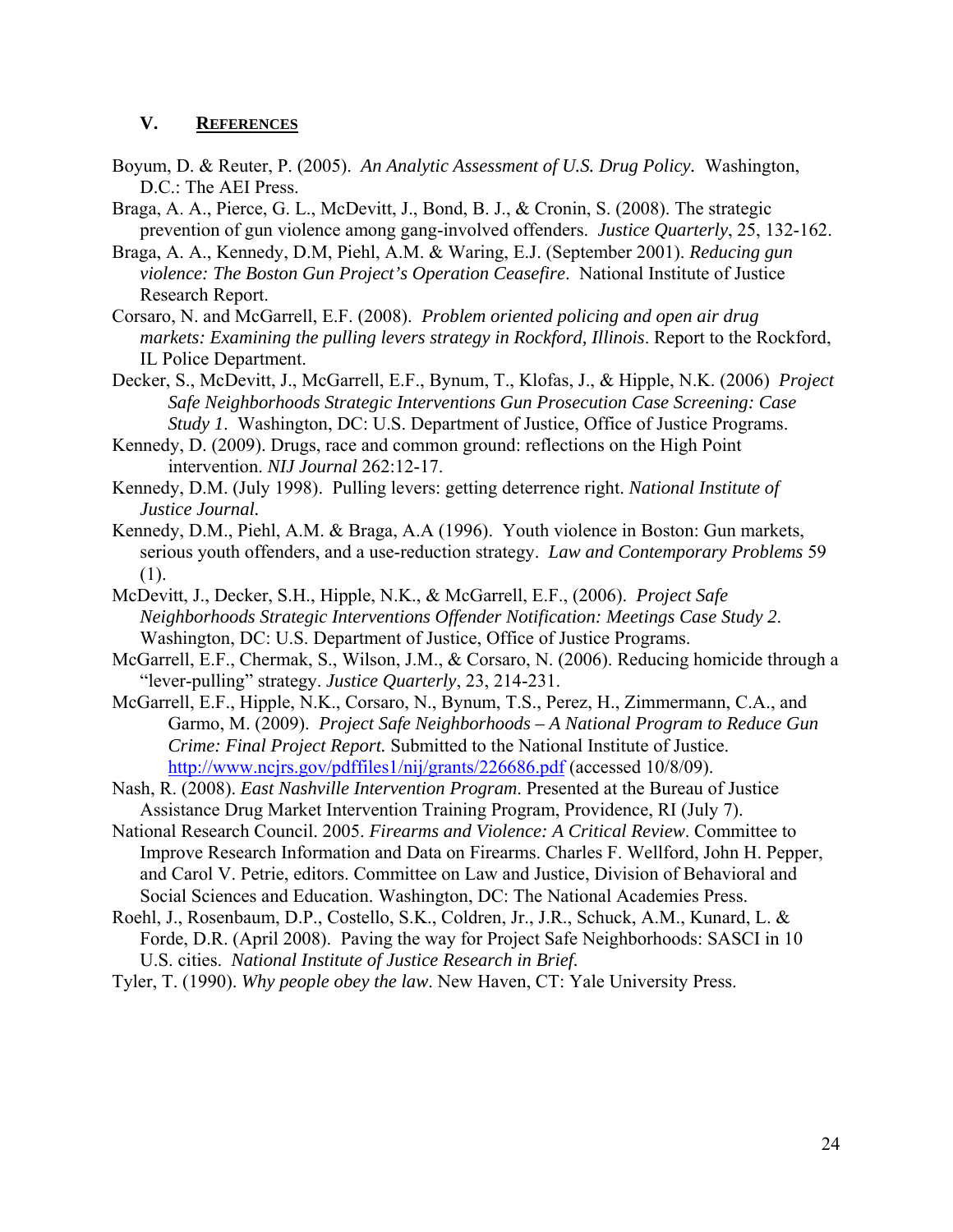#### **VI.APPENDIX**

*Figure A1:* Drug Market Intervention Action Plan Implemented by the Rockford Police Department

| <b>Strategy</b>                                                      | <b>Step</b>     | <b>Description</b>                                                                                                                                                                                                                                                                                                                        |  |  |  |
|----------------------------------------------------------------------|-----------------|-------------------------------------------------------------------------------------------------------------------------------------------------------------------------------------------------------------------------------------------------------------------------------------------------------------------------------------------|--|--|--|
| Identification<br>(February, 2007)                                   | 1               | Research analysts at RPD mapped index offenses, drug arrests, and drug complaints for the entire city.                                                                                                                                                                                                                                    |  |  |  |
| Mobilization<br>(March, 2007)                                        | 1               | Law enforcement officials determined that the Alternative Drug Program (ADP) West neighborhood,<br>consisting of two sub-beats, would be the ideal locale for the DMI intervention.                                                                                                                                                       |  |  |  |
| Intelligence<br>Gathering<br>(March, 2007)                           | $\overline{2}$  | A narcotics unit officer at RPD supervised intelligence gathering on individuals who engaged in chronic<br>drug dealing in the APD West neighborhood.                                                                                                                                                                                     |  |  |  |
| <b>Incident Review</b><br>(March, 2007)                              | $\overline{3}$  | Narcotics detectives conducted a complete incident review of all known offending in APD West. All reports<br>and contacts with police (including intelligence gathered from cooperating witnesses) were examined.<br>Twelve persistent offenders were identified.                                                                         |  |  |  |
| Undercover<br>Investigation<br>(March-April,<br>2007)                | $\overline{4}$  | Narcotics detectives made controlled buys from the twelve identified drug dealers over the course of eight<br>weeks. Surveillance equipment was used to record the purchases, as was the use of cooperating witnesses.                                                                                                                    |  |  |  |
| <b>DMI</b><br><b>Eligibility Meeting</b><br>(April, 2007)            | 3a              | A multi-agency committee reviewed the cases made against the twelve individuals and relied upon the use<br>of criminal histories (e.g., the number of violent offenses and the total number of offenses) to identify five<br>dealers who would be eligible for the pulling levers meeting.                                                |  |  |  |
| Notice to Residents<br>(May 7, 2007)                                 | 5               | RPD notified residents at a local community meeting that an undercover investigation had been conducted<br>over the past couple of months and that an immediate response was about to take place.                                                                                                                                         |  |  |  |
| Sweep of<br>Violent Offenders<br>(May 7 & 8, 2007)                   | Prior<br>to $7$ | Within 48 hours of the May 7, 2007 notification meeting, the seven violent offenders who were ineligible<br>for the DMI strategy were subsequently arrested and received \$500,000 bonds.                                                                                                                                                 |  |  |  |
| Contact with<br>Eligible<br>Offenders' Families<br>(May 7 & 8, 2007) | 6a              | RPD made phone calls, and relied upon a pastor at a local church to notify offenders of the call-in by<br>contacting their families. The Chief of Police also wrote a letter to each offender guaranteeing they would<br>not be arrested at the meeting. The RPD provided assistance for those out of town to ensure their<br>attendance. |  |  |  |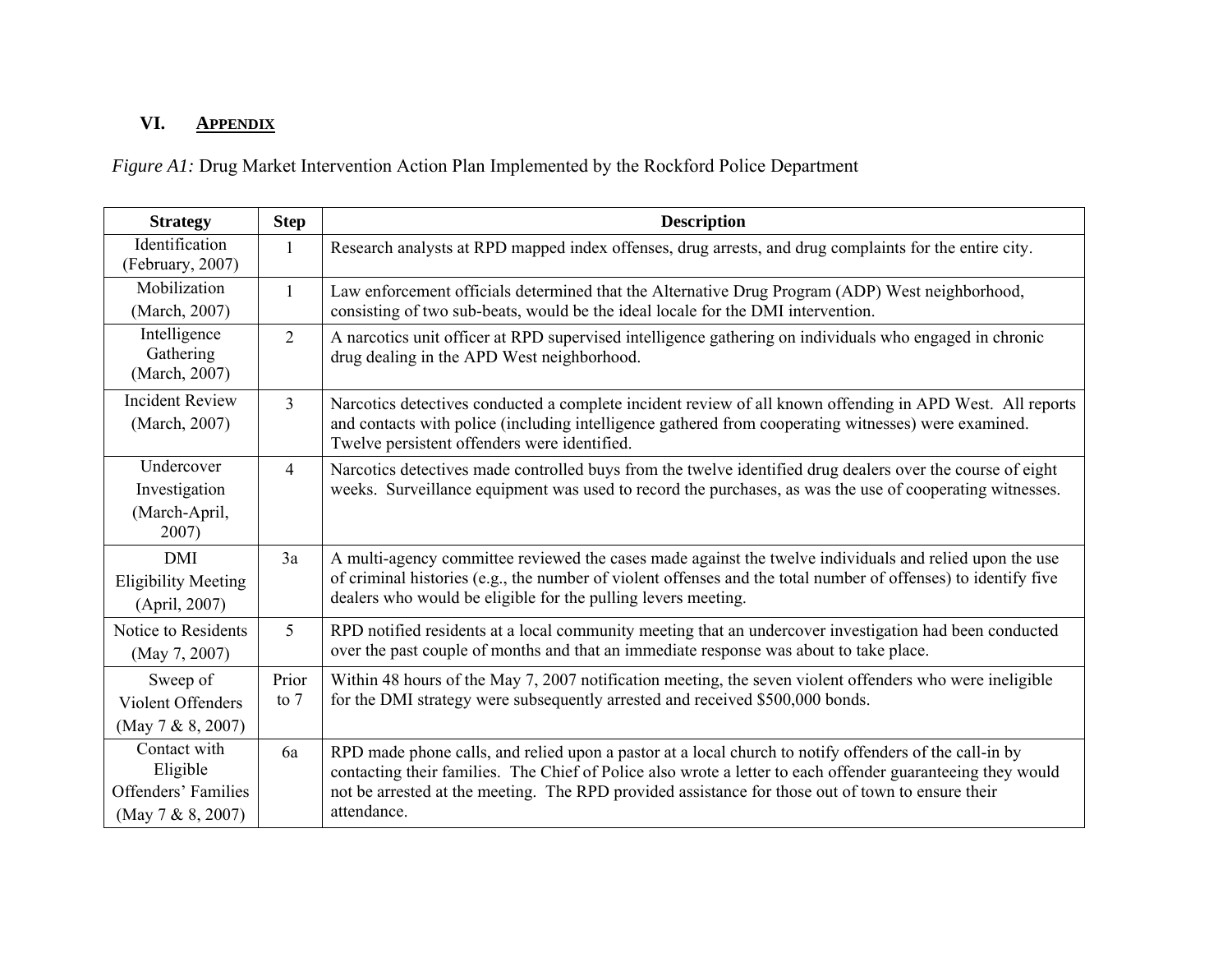| The Call-in<br>(May 9, 2007)            | 7               | The offenders, their families, key criminal justice personnel, and community members attended the<br>notification hearing. First, residents spoke of the harm that drug dealing caused in their community. Next,<br>offenders and their families received the deterrent message from multi-agency members that continued<br>offending would not be tolerated. Finally, an immediate needs assessment was made by social support<br>services, followed by a more detailed assessment in the following weeks. Offenders were given 24 hours to<br>report to probation and all met this requirement. |
|-----------------------------------------|-----------------|---------------------------------------------------------------------------------------------------------------------------------------------------------------------------------------------------------------------------------------------------------------------------------------------------------------------------------------------------------------------------------------------------------------------------------------------------------------------------------------------------------------------------------------------------------------------------------------------------|
| Community<br>Follow-Up<br>(May 8, 2007) | $8-9$           | RPD and housing inspectors seized five housing complexes where prior drug offending had been prominent.<br>Social service officials assisted in moving residents who did not previously engage in illegal drug<br>distribution into new homes. Maintenance code citations (e.g., lawn, trash, and poor fencing) were written<br>for violations throughout the neighborhood. A street-sweeper cleaned the streets to symbolize the change<br>that was occurring.                                                                                                                                   |
| Long Term<br>Follow-Up                  | $8-9$           | RPD continues routine and saturated patrols in the neighborhood. Community source officers and<br>community leaders maintain communication for up-to-date information on neighborhood issues. The<br>department has made responding to drug distribution in this neighborhood an immediate priority to reduce<br>the likelihood of the market re-emerging.                                                                                                                                                                                                                                        |
| <b>Impact Evaluation</b>                | Ideally<br>at 1 | Michigan State University assessment finds a 31 percent decrease in property crime and a 15 percent<br>reduction in violent crime. Both decreases were statistically significant. During this same period, the rest of<br>the city experienced a six percent decline in both property and violent crime. Thus, it appears that the drug<br>market intervention had a significant impact on crime in the ADP West neighborhood.                                                                                                                                                                    |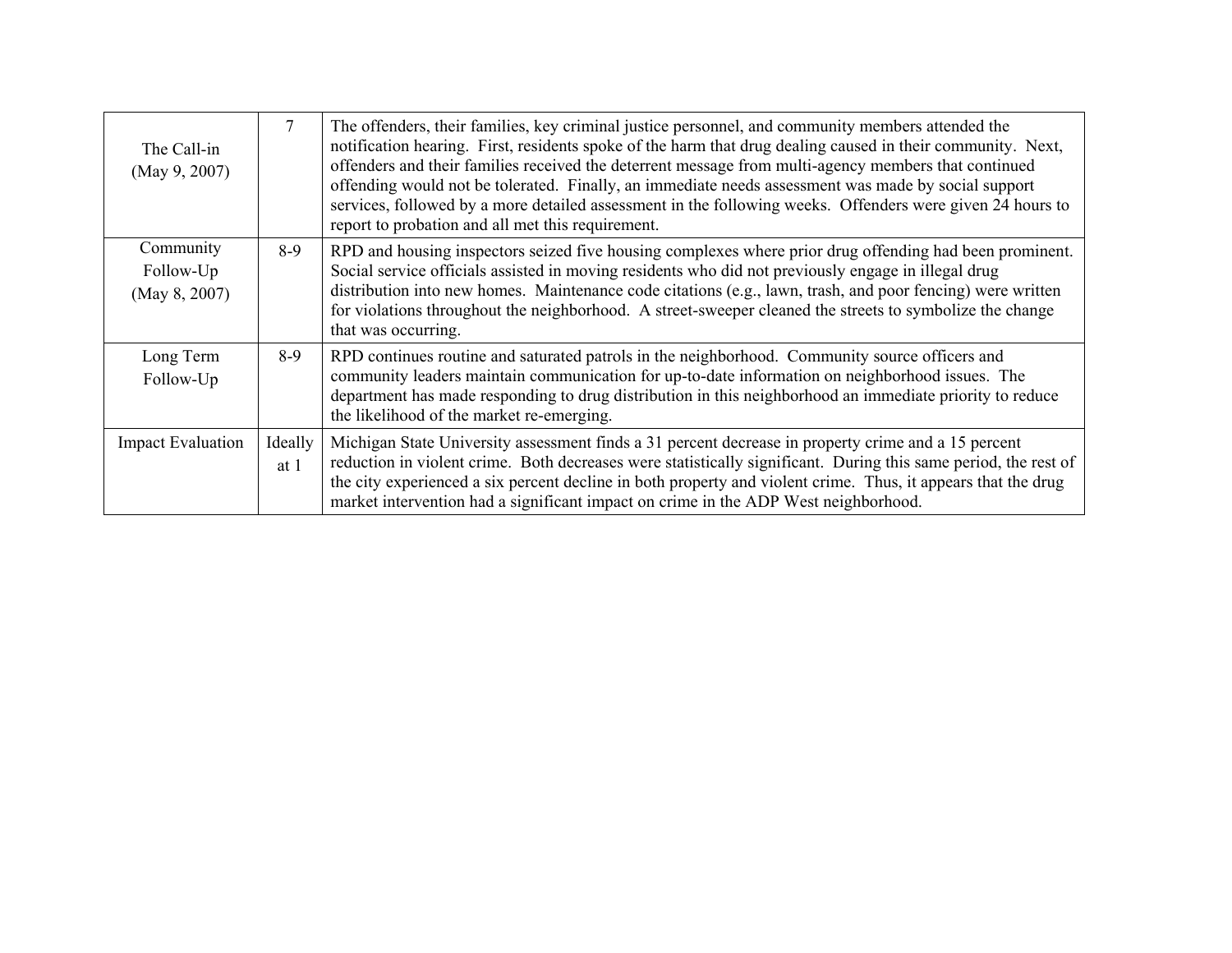*Figure A2:* Drug Market Intervention Logic Model



**Source**: Dr. James M. Frabutt et al., at The Center for Youth, Family, and Community Partnerships at the University of North Carolina at Greensboro serving as the Project Safe Neighborhoods Research Partner for the United States Attorney's Office, Middle District of North Carolina. Supported by PSN funding (Award #2002-GP-CX-0220) through the U.S. Department of Justice, Office of Justice Programs.